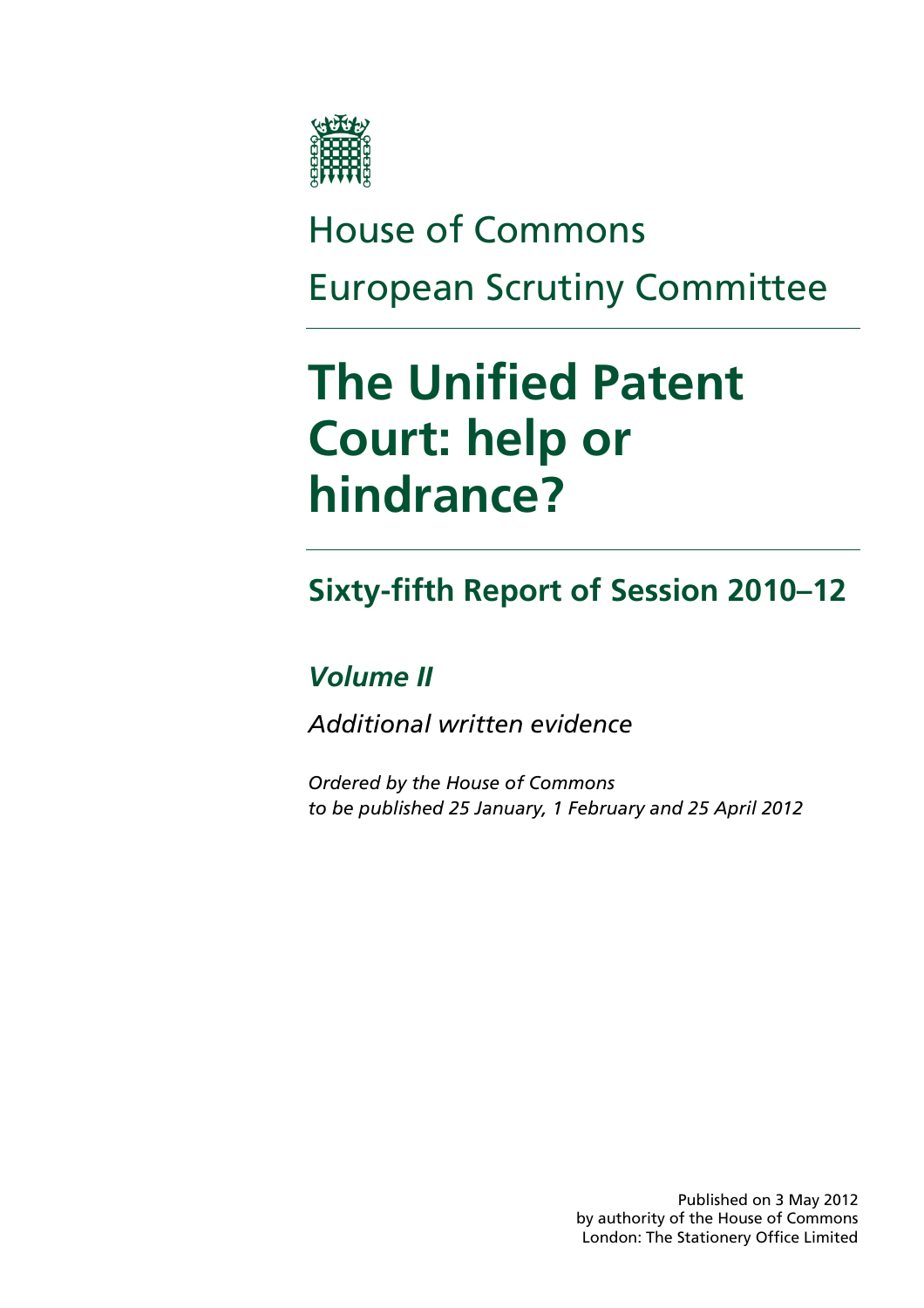#### **European Scrutiny Committee**

The European Scrutiny Committee is appointed under Standing Order No.143 to examine European Union documents and—

- a) to report its opinion on the legal and political importance of each such document and, where it considers appropriate, to report also on the reasons for its opinion and on any matters of principle, policy or law which may be affected;
- b) to make recommendations for the further consideration of any such document pursuant to Standing Order No. 119 (European Committees); and
- c) to consider any issue arising upon any such document or group of documents, or related matters.

The expression "European Union document" covers —

- i) any proposal under the Community Treaties for legislation by the Council or the Council acting jointly with the European Parliament;
- ii) any document which is published for submission to the European Council, the Council or the European Central Bank;
- iii) any proposal for a common strategy, a joint action or a common position under Title V of the Treaty on European Union which is prepared for submission to the Council or to the European Council;
- iv) any proposal for a common position, framework decision, decision or a convention under Title VI of the Treaty on European Union which is prepared for submission to the Council;
- v) any document (not falling within (ii), (iii) or (iv) above) which is published by one Union institution for or with a view to submission to another Union institution and which does not relate exclusively to consideration of any proposal for legislation;
- vi) any other document relating to European Union matters deposited in the House by a Minister of the Crown.

The Committee's powers are set out in Standing Order No. 143.

The scrutiny reserve resolution, passed by the House, provides that Ministers should not give agreement to EU proposals which have not been cleared by the European Scrutiny Committee, or on which, when they have been recommended by the Committee for debate, the House has not yet agreed a resolution. The scrutiny reserve resolution is printed with the House's Standing Orders, which are available at www.parliament.uk.

#### **Current membership**

Mr William Cash MP (*Conservative, Stone*) (Chair) Mr James Clappison MP (*Conservative, Hertsmere*) Michael Connarty MP (*Labour, Linlithgow and East Falkirk)* Jim Dobbin MP (*Labour/Co-op, Heywood and Middleton*) Julie Elliott MP (*Labour, Sunderland Central)* Tim Farron MP (*Liberal Democrat, Westmorland and Lonsdale*) Nia Griffith MP (*Labour, Llanelli*) Chris Heaton-Harris MP (*Conservative, Daventry*) Kelvin Hopkins MP (*Labour, Luton North*) Chris Kelly MP (*Conservative, Dudley South*) Penny Mordaunt MP (*Conservative, Portsmouth North*) Sandra Osborne MP (*Labour, Ayr, Carrick and Cumnock*)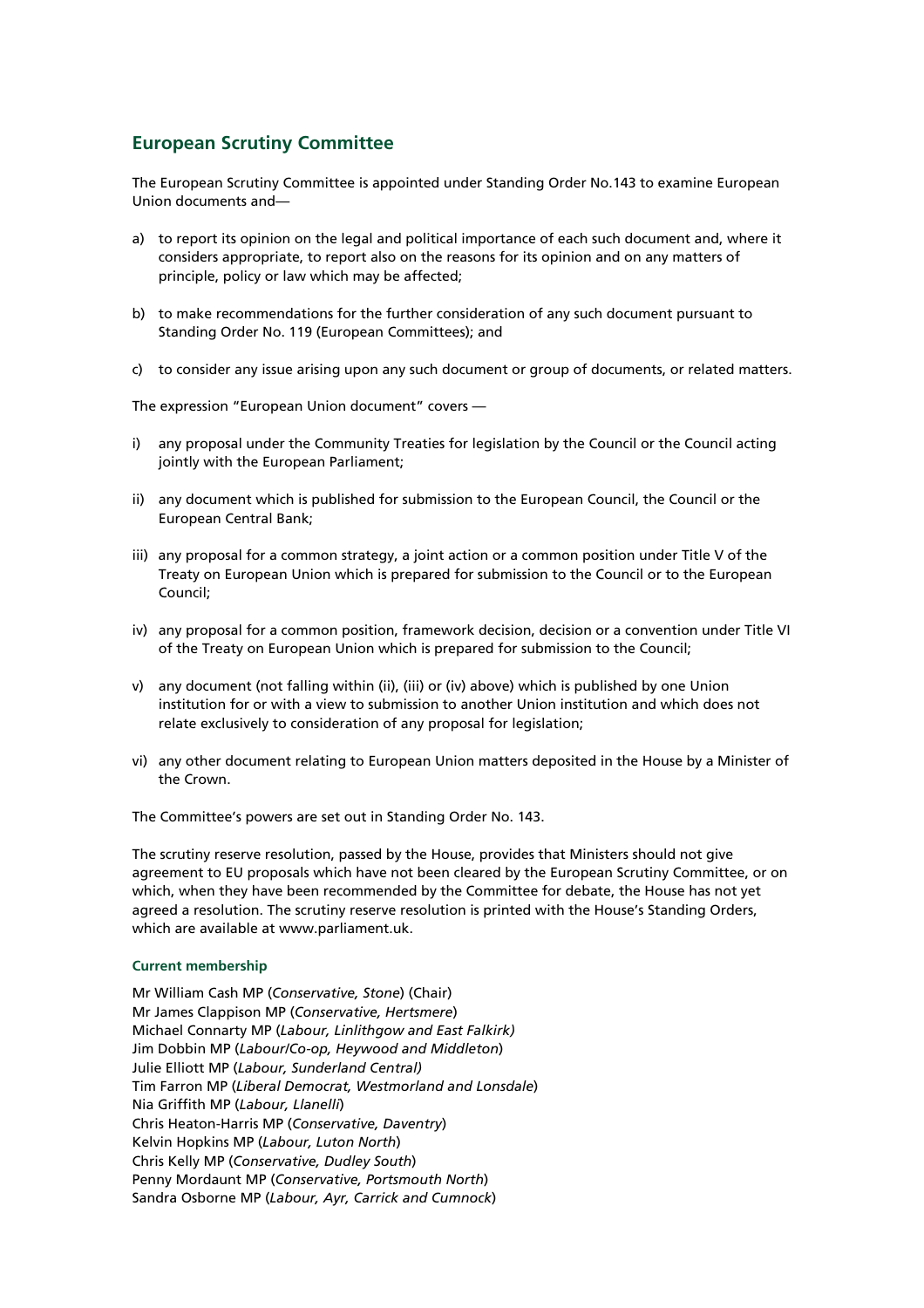Stephen Phillips MP (*Conservative, Sleaford and North Hykeham*) Jacob Rees-Mogg MP (*Conservative, North East Somerset)* Henry Smith MP (*Conservative, Crawley*) Ian Swales MP (*Liberal Democrat, Redcar*)

#### **Publication**

The Reports and evidence of the Committee are published by The Stationery Office by Order of the House. All publications of the Committee (including press notices) are on the internet at www.parliament.uk/escom.

The Reports of the Committee, the formal minutes relating to that report, oral evidence taken and some or all written evidence are available in a printed volume.

Additional written evidence may be published on the internet only.

#### **Committee staff**

The staff of the Committee are Sarah Davies (Clerk), David Griffiths (Clerk Adviser), Terry Byrne (Clerk Adviser), Leigh Gibson (Clerk Adviser), Peter Harborne (Clerk Adviser), Paul Hardy (Legal Adviser) (Counsel for European Legislation), Lis Partridge (Assistant to the Clerk), Hannah Lamb (Senior Committee Assistant), Shane Pathmanathan (Committee Assistant), Jim Camp (Committee Assistant), Baris Tufekci (Committee Assistant) and Paula Saunderson (Office Support Assistant).

#### **Contacts**

All correspondence should be addressed to the Clerk of the European Scrutiny Committee, House of Commons, 7 Millbank, London SW1P 3JA. The telephone number for general enquiries is 020 7219 3292; the Committee's email address is escom@parliament.uk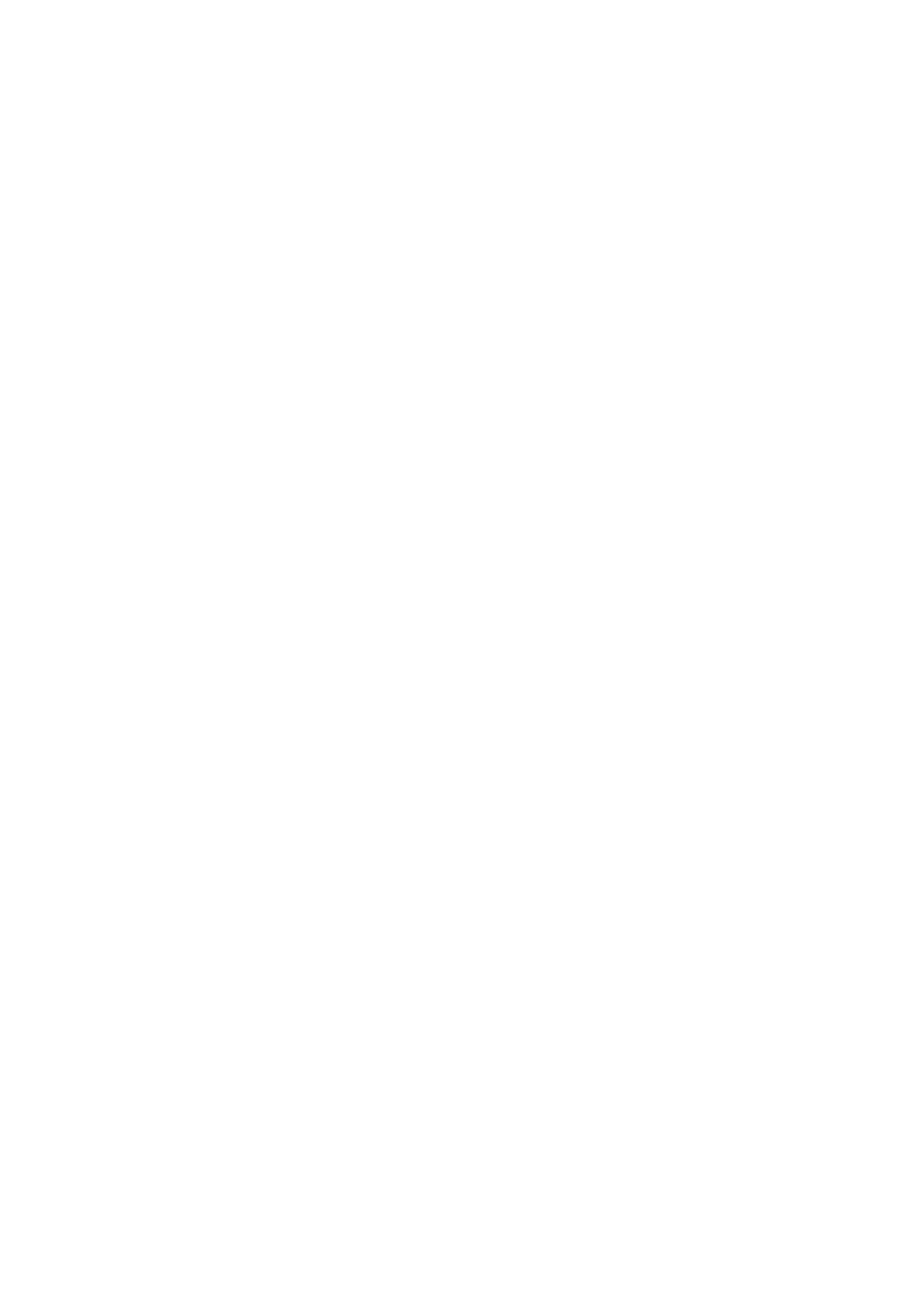## List of additional written evidence

(published in Volume II on the Committee's website www.parliament.uk/escom)

| $\overline{1}$ | Confederation of British Industry                                             | Ev <sub>w1</sub>  |
|----------------|-------------------------------------------------------------------------------|-------------------|
| 2              | James Hayles, President of the IP Federation                                  | Ev $w2$           |
| 3              | Intellectual Property Lawyers' Association                                    | Ev <sub>w3</sub>  |
| 4              | Trevor Cook, President of the International Association for the Protection of |                   |
|                | <b>Intellectual Property UK</b>                                               | Ev w5             |
| 5              | Professor Dr Winfried Tilmann, Attorney-at-Law, Düsseldorf, Germany           | Ev w7             |
| 6              | Office of the City Remembrancer, the City of London Corporation               | Ev <sub>w11</sub> |
| 7              | <b>SME Innovation Alliance</b>                                                | Ev $w12$          |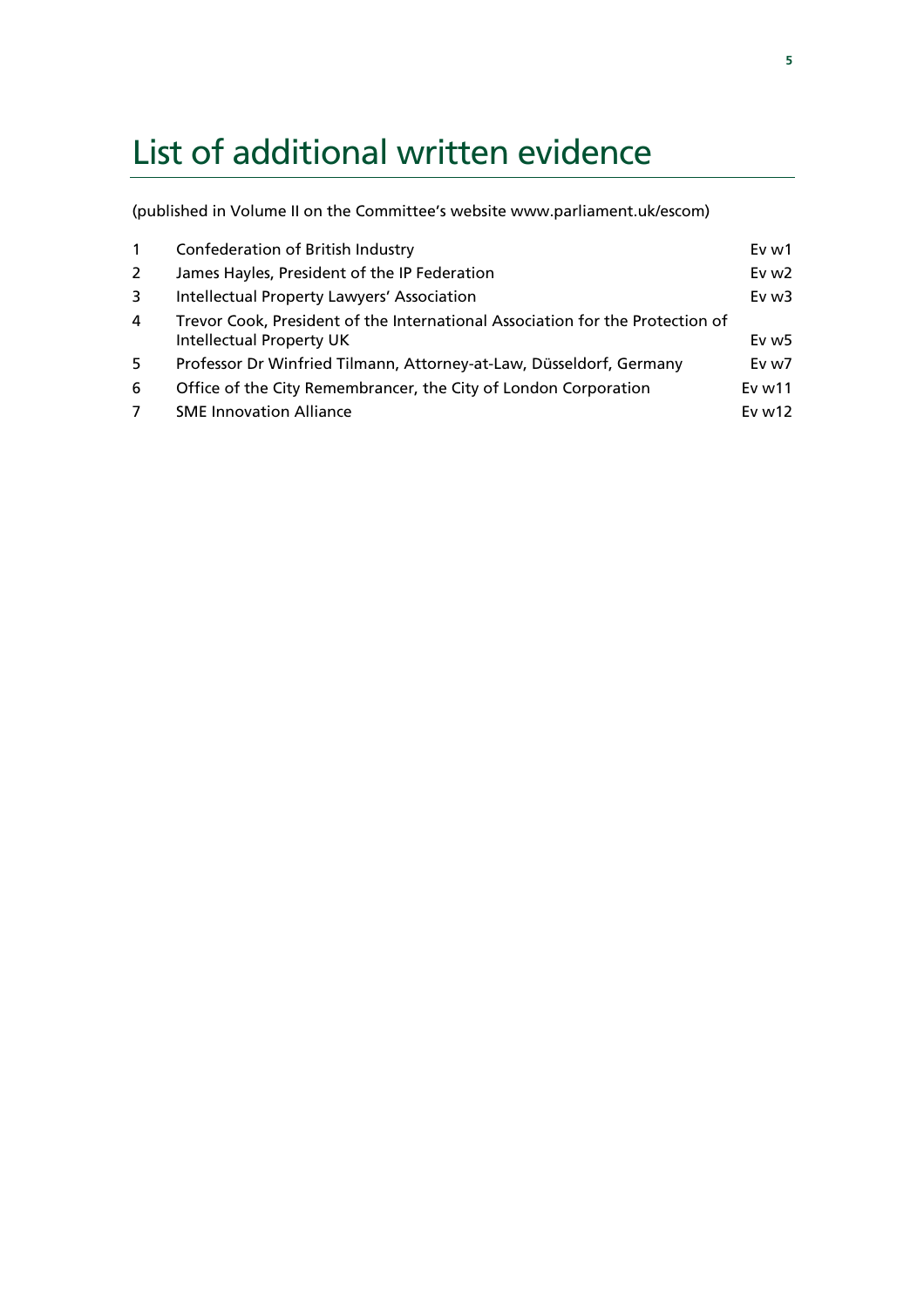### Written evidence

#### **Written evidence from the Confederation of British Industry (CBI)**

1. The CBI is the UK's leading business organisation, speaking for some 240,000 businesses that together employ around a third of the private sector workforce. With offices across the UK as well as representation in Brussels, Washington, Beijing and Delhi the CBI communicates the British business voice around the world.

2. Our submission sets out our thoughts on proposals for the Unitary Patent and Patent Court. Our position has been established in consultation with a wide variety of CBI members. In summary:

- The CBI has supported, and continues to support, the development of a properly implemented Unitary Patent and Patent Court. However, proposals at the end of 2011 were of significant concern to IP-rich (and associated) industries in the UK.
- Concerns relate to legal certainty and quality; clarity over the transition process; the location of the proposed central court; and practical issues, principally around cost.
- We welcome the opportunity to appropriately address and resolve these concerns under the Danish Presidency during the first half of 2012.

3. The CBI has consistently expressed support for the development of a high-quality Unitary Patent and accompanying Patent Court, and continues to support the project in principle. In particular, Professor Hargreaves' finding that the establishment of a Unitary Patent could increase UK national income by over £2 billion a year by 2020 is significant. In the final months of 2011 we voiced concern that the proposals on the table (under the Polish Presidency) were not ready to be progressed, and, if accepted, would create a patent system in Europe which is worse than the one we have at present.

4. We are keen to see momentum for the project continue, but it is important that this momentum is not at the expense of a high quality patent system. CBI members have expressed substantial concern at elements of the current proposals, and it is crucial that these issues are appropriately resolved if this project is to continue with the full support of UK industry behind it.

5. These concerns relate to legal certainty and quality; clarity over the transition process; the location of the proposed central court; and practical issues, principally around cost. In particular, we remain concerned about the following issues:

- It is crucial for the Patent to be credible and workable. Judicial quality and expertise must be ensured across the regional, local and central courts. In particular, to ensure this, we support the deletion of Articles 6–8 from the Patent Regulation. With the Articles included, there is a risk that a two-tier legal system could emerge, with the remit of ECJ Judges potentially expanded to interpret Patent Law, rather than the specialised courts as intended. Therefore, this has the potential to create significant legal uncertainty for IP-rich industries in the UK.
- It would increase business confidence to have an appropriate transition to the new system in place, with clear procedures established before the deal is finalised—particularly the right to bring infringement cases to the central court, which would be reassuring for UK industry.
- The location of the local and central courts is highly important, as the host nations will undoubtedly reflect local custom and practice in their domains. It is therefore crucial that courts are located in different countries, and that the chosen locations reflect the truly European nature of the project, rather than giving one country a competitive advantage.
- Practical issues remain, particularly relating to the cost of implementation and the choice of an appropriate financing model. It is particularly important that the fee regime adopted works for smaller firms, so that SMEs are not disadvantaged by the new system.

6. We believe that with considered discussion on the issues outlined above, it should be possible to reach a final agreement on the Unitary Patent under the Danish Presidency with the support of the UK business community. Regular stakeholder involvement in this process can contribute significantly to achieving this objective, and we will continue to work with the Government in any way we can to achieve that objective.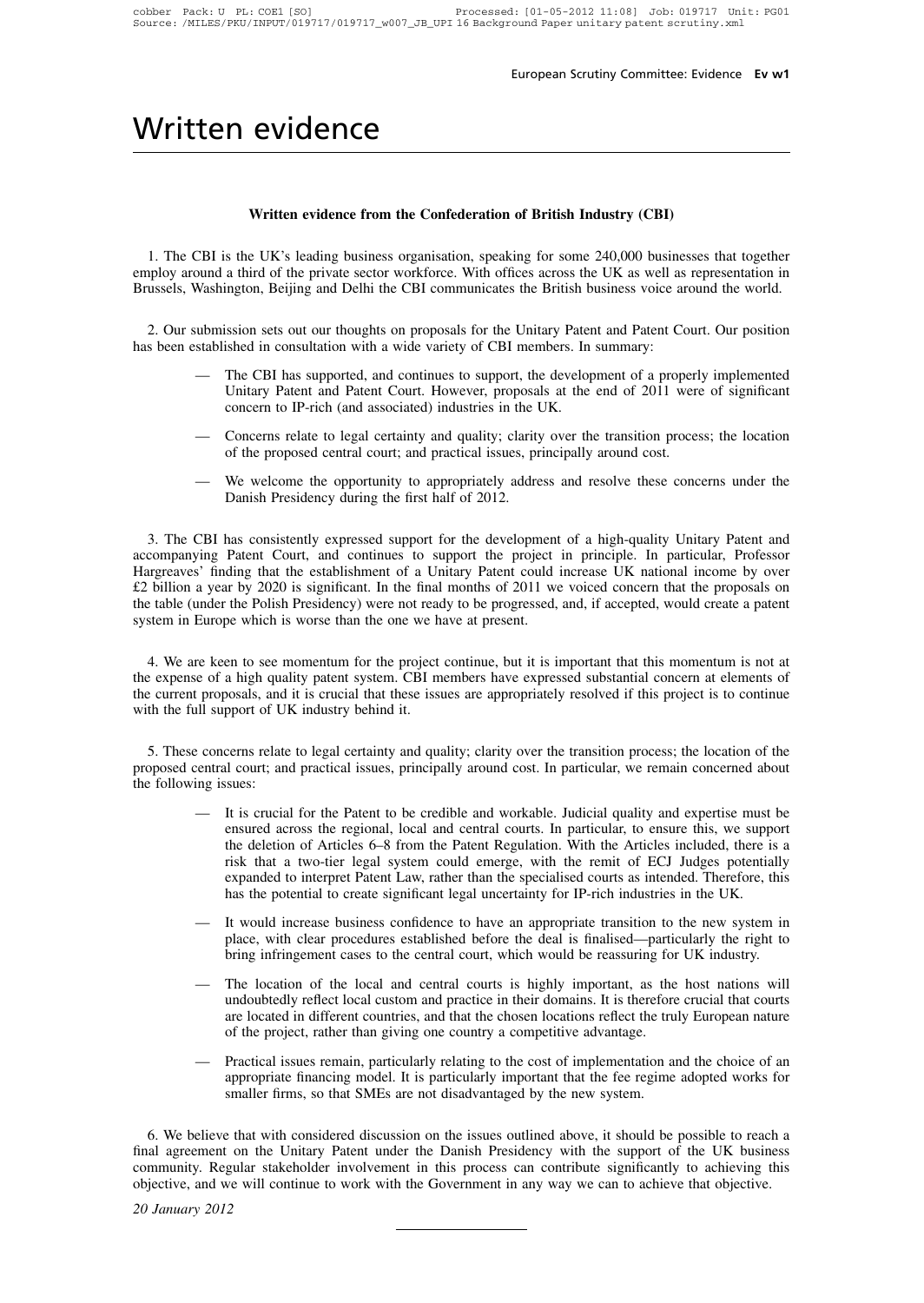#### **Written evidence from James Hayles, President of the IP Federation**

The IP Federation represents the views of UK industry in both intellectual property policy and practice matters within the EU, the UK and internationally. Its membership comprises the innovative and influential companies listed at the end of this letter. It has wide experience of how intellectual property law, including patent litigation, works in practice in the UK, Europe and internationally.

We are aware that on 25 January, your Committee will take evidence from organisations which have already written to you relating to the proposed Unitary Patent and Unified Patent Court. The Federation and its members have been closely involved in discussions of this issue with the Intellectual Property Office.

Because your Committee had previously asked the Minister for industry's views, we had thought it unnecessary to write to you until now. However, in view of the evidence you are taking from other organisations, we feel now is an appropriate time to express our views.

This matter is of great commercial importance to industry in the UK and elsewhere. Completion of the project will enable patents to be enforced or revoked across the territories of all participating Member States in a single action rather than on a country by country basis. A decision of the new court will be effective throughout the world's biggest single market.

The IP Federation is in favour of Unitary Patent Protection, and broadly in favour of a Unified Patent Court which, if properly designed and implemented will bring benefits to users over the current system. However, a system that is not of sufficient quality—one that is prone to give a "flawed" result—will have significant detrimental impacts.

A decision revoking a patent throughout the participating Member States can be of significant impact on the owner of that patent. For a large pharmaceutical company, for example, such decisions in the United States (which has a similar market size to that which will be covered by the proposals) have led to drops in share price of in the region of 5%. Many SMEs rely to a significant degree on the existence of one (or a few) patents to maintain their businesses and a flawed decision revoking the patent will have a drastic impact on their businesses.

A decision enforcing a patent will prevent commercial activity throughout the participating Member States. This is of particular significance for many SMEs whose product range can be limited to a single product.

A system that enables a decision and potentially an EU-wide injunction to be issued in advance of any consideration of the validity of the patent in suit will favour non-practising entities (or patent trolls) to the detriment of UK manufacturing companies.

No one can complain about high quality decisions revoking or enforcing a patent, whatever the commercial impact of these decisions might be. However, because of the commercial significance of decisions of the new court, it is of the utmost importance that all reasonable steps should be taken to ensure that systemic inadequacies do not lead to flawed decisions.

However, the Federation is extremely concerned that the current proposals for the draft Regulation and draft Agreement will create a patent system in Europe which is *worse* than we have today. This is also the consensus view of many companies, judges, lawyers and patent attorneys in the UK and elsewhere.

Our main concerns are:

- Articles 6–8 (defining the rights conferred by a Unitary Patent) should be removed from the draft Regulation.
- The draft Agreement should allow patent owners to initiate infringement proceedings and proceedings for protective and provisional measures before the Central Division.
- The draft Agreement should allow patent applicants to opt out of the jurisdiction of the Unified Court those patents applied for via the EPO (other than unitary patents) during the transitional period.
- The Central Division should not be located such as to encourage delays in the consideration of validity. Our preference would be for the Central Division to be created in London.
- A satisfactory and advanced draft of the Rules of Procedure should be available before signature of the Agreement. These Rules will govern the way the Court operates in practice and will be crucial to achieving satisfactory quality.

So concerned are some of our members about the quality of the proposals that they are already considering or taking steps to avoid having to use the new system, even though this may mean incurring extra costs. It is a sad reflection on the proposals that innovative companies should be seeking to avoid a system whose object is to benefit innovation.

There are many other, more technical, issues which need to be fully addressed before the new system can be considered satisfactory, far less to be best in class. The perceived need to complete this project quickly should not override the need for full consideration of these issues.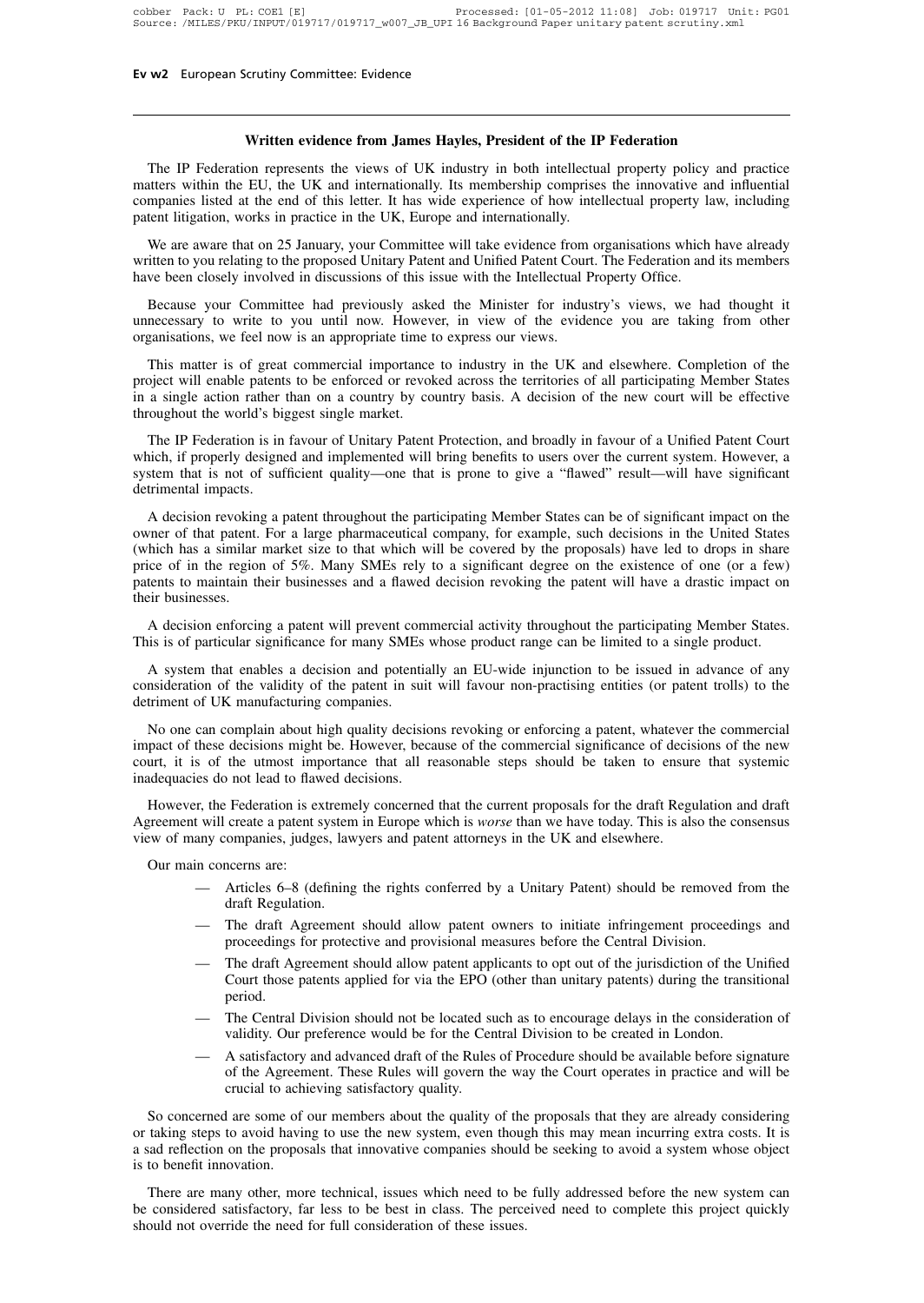We hope that this letter will assist your deliberations and would be happy to provide further assistance or evidence if you wish.

*23 January 2012*

#### **Written evidence from the Intellectual Property Lawyers' Association**

#### **INTRODUCTION**

The Intellectual Property Lawyers' Association ("IPLA") represents solicitors' firms in England & Wales which have specialist intellectual property practices. The vast majority of patent and other intellectual property cases in England & Wales are handled by IPLA Member firms. Member firms also have practical experience of how patent litigation works in other jurisdictions, both within Europe and elsewhere. This memorandum sets out a number of IPLA's concerns about the proposed Unified Patent and Unified Patent Court. There are a number of unresolved issues and we support HM Government in its attempts to secure sufficient time for these issues to be properly resolved.

#### 1. The Desirable Objective

Under the present system, European Patents (sometimes referred to as "bundle patents") are processed in a single application by the European Patent Office but, on grant, become a "bundle" of separate national patents. Accordingly, if a company distributes a product which infringes a "bundle patent" across Europe, a patentee faces having to take separate proceedings in each relevant country under the local "bundle patent". Since enforcing the patent in Europe accordingly involves several parallel infringement actions, the cost is greater than it should be and there is a risk that different courts will reach different and sometimes inconsistent decisions, in widely differing timescales. In many cases, it may not be commercially necessary to enforce the patent in every country, but this can lead to procedural games and forum-shopping as each side tries to secure a decision from a court which is thought to be favourable to its case. A supra-national system which allowed a single set of enforcement proceedings across the whole of Europe has obvious advantages.

A number of things characterise a desirable supra-national court: if these are not achieved, such a court will not be better than the current national system.

#### *Speed*

Most commercial litigation consists of arguments about liability and compensation for something which has happened in the past. Patent (and other IP) litigation is different; it is normally concerned with products which are still on the market, and which continue to damage the patentee's business unless and until an injunction is granted, usually following the final decision. If an interim injunction is granted pending the final decision, the accused infringer is kept out of the market, when it may turn out at the final trial that it was not in fact infringing the patent. Either way, there is a pressing need, in the interests of commercial necessity and more generally in the interests of fairness, that the court should come to a final decision as rapidly as possible. Taking into account the work necessary to prepare the evidence for the court, the general consensus is that trial within six to 12 months is desirable, and achievable.

#### *Judicial Expertise*

Patent law comprises a series of concepts which are unfamiliar to most lawyers (and judges) who have not made a special study. Furthermore, decisions in patent cases require the application of the law to scientific facts in areas of technology with which the judges are unfamiliar. A good patent judge accordingly requires knowledge of patent law and experience of its application, together with a willingness to engage with and understand unfamiliar technologies. Judges who do not have these characteristics will find it difficult to give decisions which are fair and which will be respected by the litigants.

#### *Procedural fairness*

The procedural rules need to be even-handed so there is no significant advantage for plaintiff or defendant. For example, a patentee may need information from the defendant in order to establish the case on infringement, while a defendant may need information from the patentee in order to establish a case on invalidity of the patent. Rules which permitted the patentee to insist on the provision of information by the defendant, but which did not give a corresponding right to a defendant, would unfairly favour the patentee, and are undesirable.

#### *Proportionality*

Patent litigation can be huge—involving a patent on a product with a turnover of hundreds of millions of pounds across Europe—or may be small, between SMEs where the relevant turnover is less than £1 million. The system needs flexibility, so that SMEs can obtain a decision at low cost (probably at the expense of procedural sophistication), while litigants fighting over a very substantial market need to be able to bring before the court their full range of arguments and for the court to consider them in appropriate detail.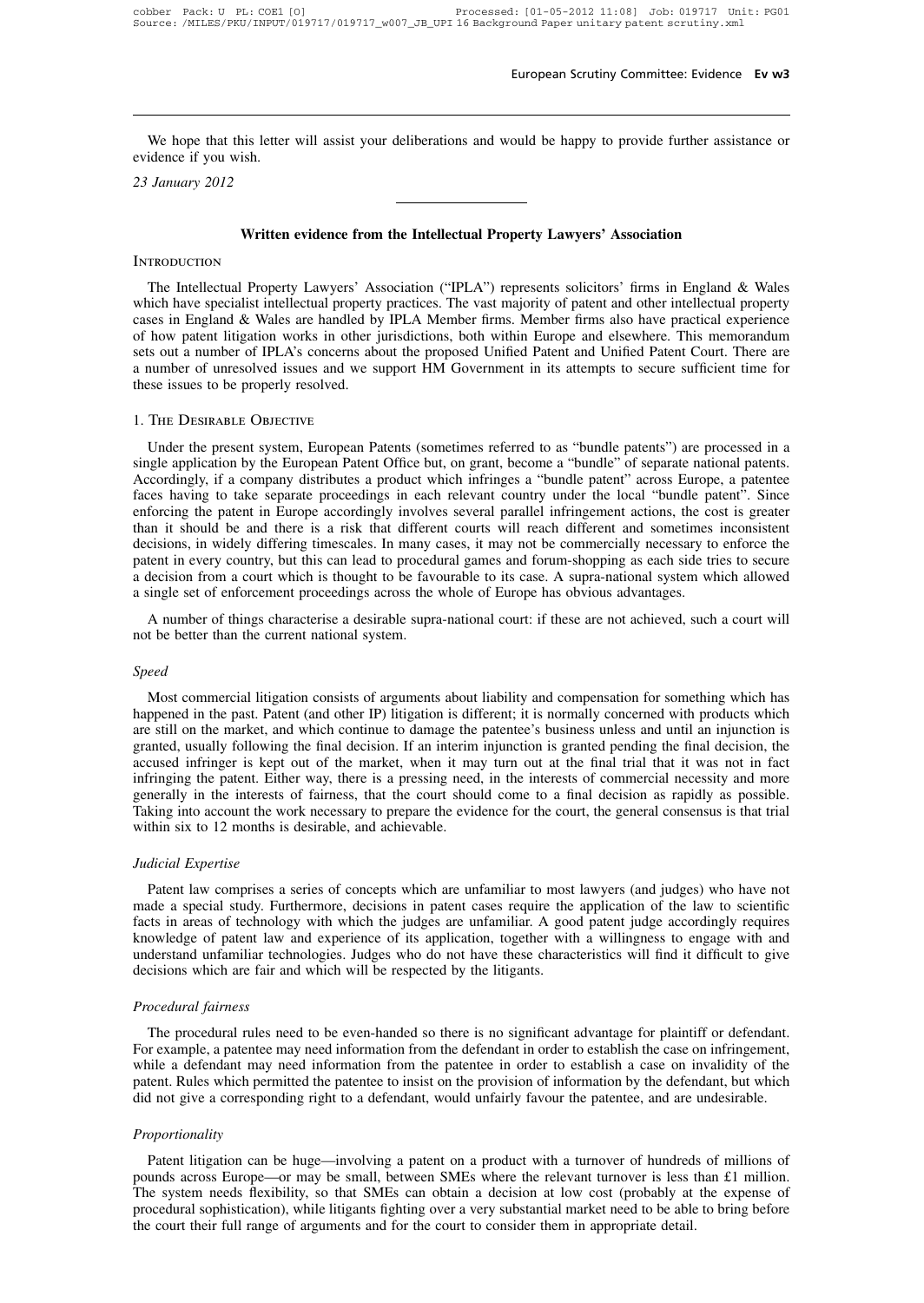#### 2. Areas of Concern

CIPA and the IP Bar Association have identified a number of areas of concern and we are generally in agreement with their views. We also fully support them and HM Government in their advocacy of London as the seat of the Central Division of the proposed Unified Patents Court: if that could not be agreed, then it would be desirable that the hugely important post of President of the First Instance Court be first occupied by a British judge.

We take this opportunity to comment on some specific issues, bearing in mind the considerations outlined above.

References to Court of Justice of the EU ("CJEU")—Articles 6–8 of proposed Regulation on Unified Patent: Articles 6–8 put the law as to what acts infringe a patent into Community legislation, and accordingly disputes as to the correct application of these provisions must be referred to the CJEU for a ruling. The procedure before the CJEU typically lasts for two years or more, during which time the proceedings in the referring court must be suspended. Since the accused infringements are likely to be continuing during the period of such suspension, there is a risk that the patentee will suffer significant injustice.

Furthermore, we are not aware of any proposals to educate CJEU judges in EU patent law, and one of the objectives of the draft Court Agreement, to provide expert judges will be undermined.

As explained in the IP Bar's submission, it is not necessary that the law on infringing acts be contained in the Unified Patent Regulation.

#### *Bifurcation*

In a significant proportion of patent cases, the defendant's main defence is that the patent is invalid. Bifurcation means that the court which assesses whether the defendant infringes does not consider this defence. Furthermore, since validity cases tend to be more complex, the court hearing the infringement case is likely to make its decision before the court hearing the validity case. It is an enormous advantage for a patentee to have the issue of infringement decided without the defendant having an opportunity of putting forward its main defence. Bifurcation accordingly contravenes the principle of procedural fairness.

#### *Rules of Procedure*

The most recent publically available draft of the proposed Rules of Procedure for the Court is dated October 2009. A number of important issues were discussed between European patent judges and representatives of the Commission at the Venice Patent Judges Forum in October 2009, but the revisions to the draft which reflect the result of this discussion which we understand have been made by the Commission are not publically available. There is accordingly considerable uncertainty as to the current state of the draft.

To finalise the Rules will involve a substantial amount of work. We illustrate this by reference to a small number of representative issues which will need to be resolved.

- 1. "*Front-loading*": "Front-loading" is a requirement for the parties to prepare and submit all their arguments and evidence up front. It is designed to prevent parties from saving their best arguments to the last minute in order to take their opponent by surprise; but if taken to the extreme, it can require parties to expend time and effort on issues which turn out not to be in dispute. The degree of front loading to be required in the Unified Patent Court is understood to be a controversial issue.
- 2. *Service of proceedings*: It is important that legal proceedings can be started without delay, but there has to date been no detailed work on the rules for serving the originating documentation on the Defendant(s): this is likely to be a difficult issue, since there are currently wide variations in what is permitted, between for example the UK, where service is up to the parties, who can serve the proceedings by ordinary post, and for example Germany, where proceedings must be served by a court official: arranging service through official channels outside Germany can lead to delays of two months or more.
- 3. *Legal privilege*: The current rules provide for legal professional privilege only in outline. This is an area of some controversy where detailed rules will be necessary. Since privilege gives protection against compulsory disclosure of documents, there is no developed law of privilege in the many European jurisdictions where there is no such compulsory disclosure. Where privilege is recognised, there is disagreement between national rules, which recognise privilege for in-house legal advisors, and the law laid down by the CJEU for Community-level competition matters, which does not. Since most large companies rely heavily on advice from in-house patent lawyers, this will be an important issue.

The current draft rules give rise to a number of smaller issues, which although unlikely to prove controversial, will take time to resolve. Two examples are: (i) Rule 353, which limits the ability of a plaintiff to amend his case, but there is no corresponding limitation on a defendant; and (ii) Rule 209, which provides for compensation to a defendant for injury caused by interim measures which are revoked. Where a plaintiff lacks the resources to pay for such compensation, it can be ordered to provide security, but only on the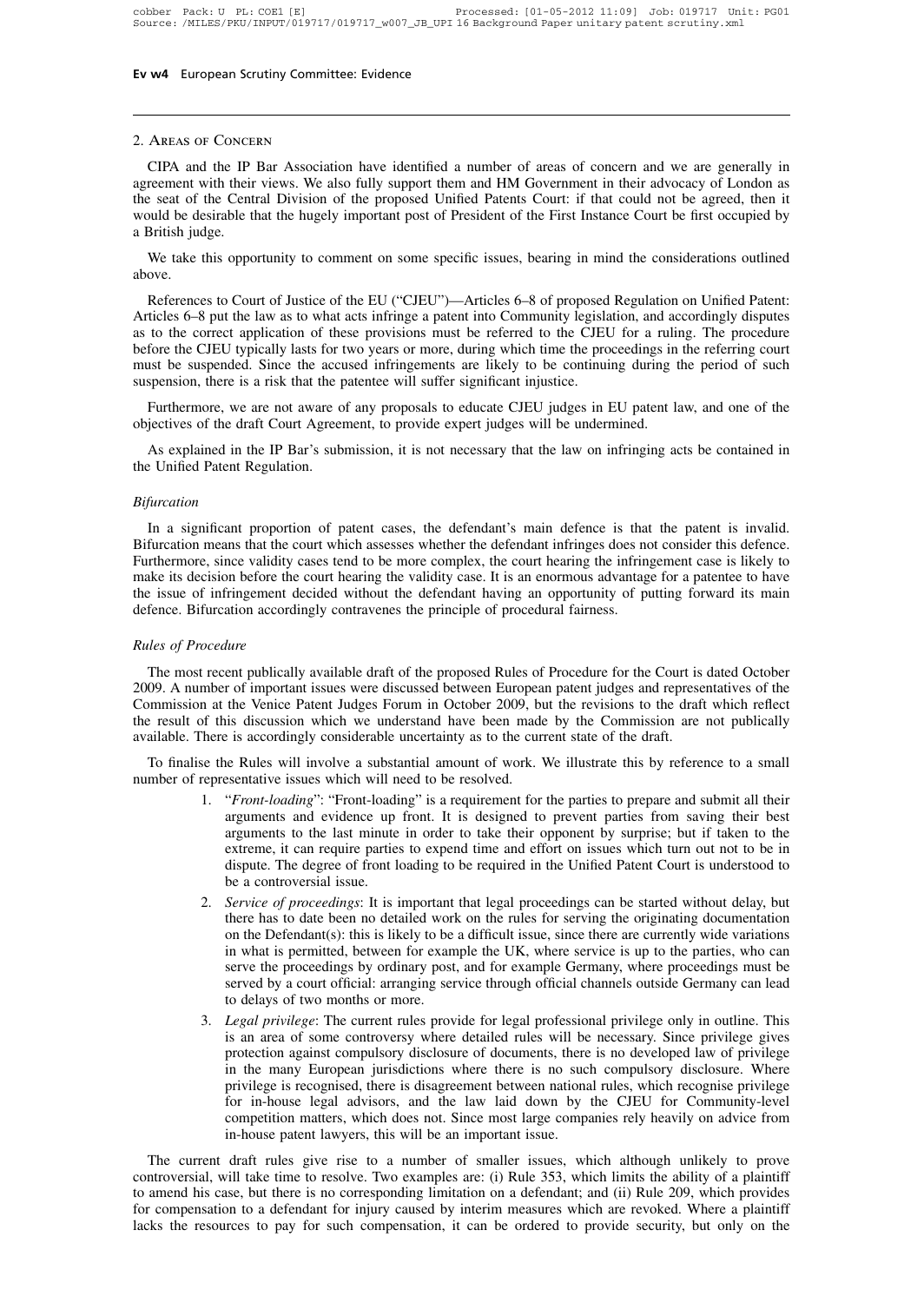application of the defendant. Thus, where measures are granted ex-parte there would be no protection for the defendant.

#### 3. Further Negotiation

IPLA recognises that, where other Member States take a different view, it is not necessarily possible for the UK Government to resolve issues in the negotiations in a way which UK industry and other UK users of the system would wish. However, there are a number of issues where there is very substantial agreement among users of the system across Europe (for example, in relation to the involvement of the CJEU), where the opportunity for further debate has been effectively closed off by those responsible for the progress of the negotiations. Furthermore, a significant amount of work will be required to produce Rules of Procedure which meet the objectives of speed, procedural fairness and proportionality, and the three months which we understand is the period which is currently envisaged for finalising these Rules would be insufficient even if none of the issues were controversial.

The UK IPO, which is responsible for developing policy in this area, has worked hard, particularly in the past nine months or so, to understand the views of UK Industry and other users of the patent system. However, those in the Commission and the Polish Presidency who have been driving the negotiations have to a large extent closed down debate on the provisions in the draft which remain controversial, and have set a timetable which does not permit the outstanding issues to be properly resolved. IPLA supports HM Government in its attempt to gain more time to allow a system which meets with the requirements of users more closely to be negotiated.

*24 January 2012*

#### **Written evidence from Trevor Cook, President of the International Association for the Protection of Intellectual Property UK**

I write to you as President of AIPPI UK, the UK branch of AIPPI, the largest independent group of practitioners in intellectual property. Members of AIPPI UK include barristers, solicitors and patent attorneys, from both private practice and industry.

We have followed the deliberations of your committee about the draft agreement. We understand that you will be hearing further evidence on 25 January and 1 February 2012 and wish to draw to your attention one very important issue—the split between patent infringement and validity cases that is likely to become the norm in Europe. There is a significant risk that this will damage UK businesses. If, in spite of this, the UK is determined to support the draft agreement in its current form this should only be on the basis that the system as a whole is of some benefit to the UK. The options for the UK should therefore be either to accept the procedure in this form with the central division located in London (which not only provides some benefit to the UK but also, as has been explained elsewhere, the best scope to moderate the adverse consequences of the split) or for the UK to opt out altogether.

Our members include companies that enforce and defend patents throughout Europe and their advisors. They are concerned that the consequences of the jurisdictional asymmetry within the draft agreement on a Unified Patent Court (UPC) have not yet been recognised.

They are particularly concerned about the proposed split jurisdiction of a patent infringement action between the central division and the local divisions. The issue is best explained by reference to the current situation.

#### THE CURRENT SITUATION

At present, a patentee wishing to bring an infringement action in respect of a product sold throughout Europe would generally be advised to do so in one of the patent infringement courts in Germany. This is not merely because Germany is a significant market in Europe. It is also because German patent litigation is procedurally skewed in favour of the patentee, as a German patent infringement court has no jurisdiction to hear a counterclaim that the patent is invalid. The validity of such a patent can only be challenged in a separate patent revocation action or opposition proceedings, which (depending on the age of the patent) would be heard in the European Patent Office (EPO) or the German Federal Patents Court in Munich. However, such invalidity proceedings almost always take much longer than a German infringement court takes to determine the issue of infringement. German patent infringement courts can stay an infringement action pending the outcome of a revocation/opposition proceeding. Yet, in practice they will only do so where it is plain that the patent is invalid.

The split system favours a patentee in two ways:

- 1. A patentee can obtain damages for infringement and an injunction excluding a competitor from the market long before the validity of the patent is properly tested. This is a very significant advantage, because many patents turn out to be invalid on later examination.
- 2. A patentee can argue for a broad construction of the patent in the infringement action (and so catch more potential competitors), but for a narrow construction in the revocation action (and so increase the chance that the patent is held valid). Arguing two different positions cannot be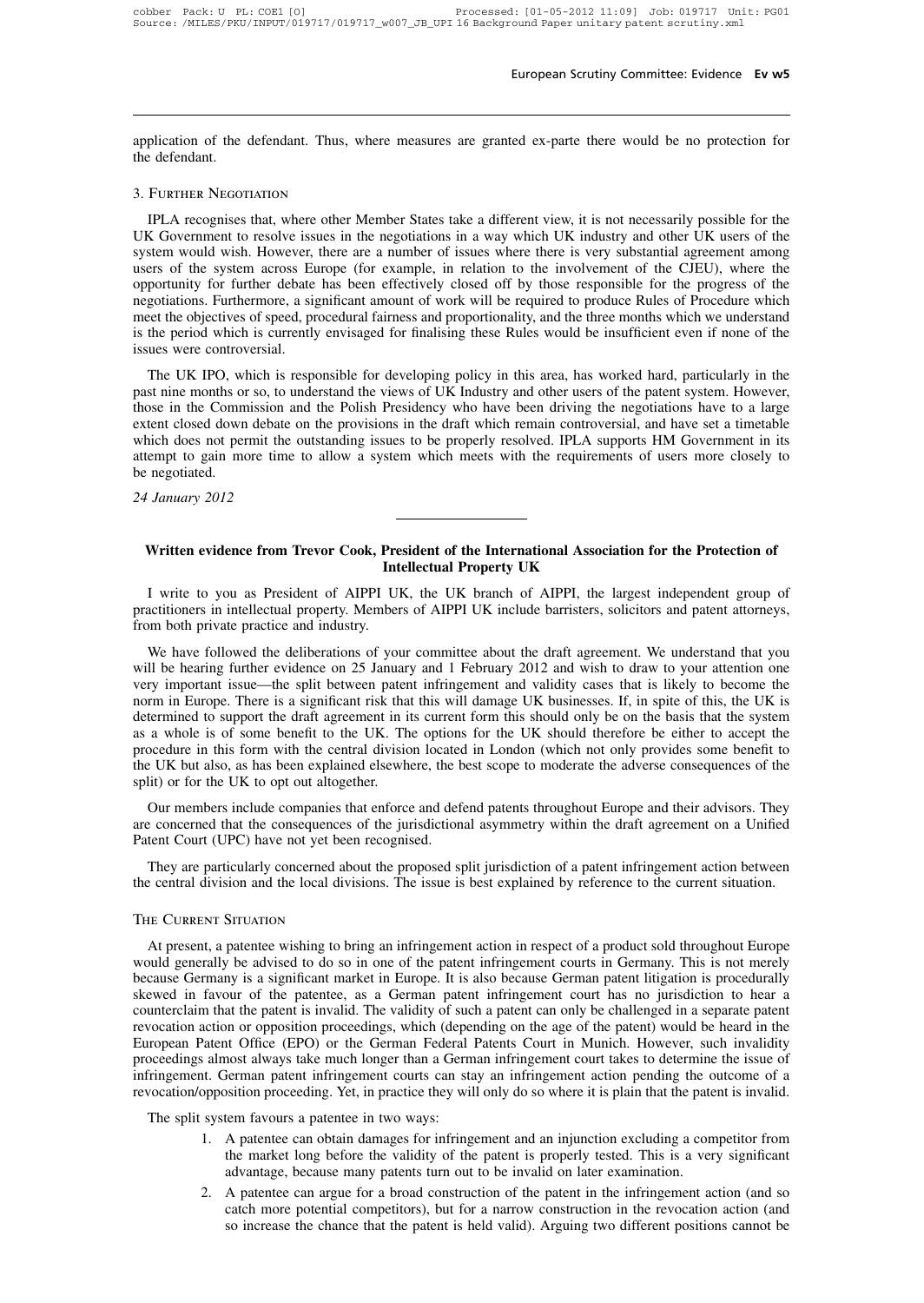done when both matters are heard together, as in the English courts. In consequence, and because the infringement court comes to its decision first, a defendant may well be found to have infringed a patent that ought to be have been revoked or significantly narrowed.

This imposes pressure on a defendant to withdraw the product in issue, or to settle with the patentee by taking a royalty bearing licence, because it cannot demonstrate sufficiently early on in the dispute that the patent which it has been found alleged to infringe is invalid.

This is not just a theoretical problem: one of our industry members has defended over 100 patent actions through to trial in Europe in the last five years. The majority have been asserted in Germany. In none of those actions has the asserted patent turned out to be valid as granted.

In response to this situation those companies that have a patent infringement action brought against them in Germany will be advised if, as is often the case, their invalidity arguments have good prospects, not only to bring a revocation action in Germany, but also immediately to bring an action in the UK seeking to revoke the UK patent corresponding to the German patent. In the English Patents Court, a revocation action can be brought to trial before the trial of the German patent infringement action. Although a decision from an English court that the UK patent is invalid does not bind a German infringement court, in practice a German infringement court would pay considerable regard to such a judgment, given the respect accorded English judgments and the full reasoning set out in them. As such, the German infringement court is more likely to stay the proceeding before it pending the outcome of the separate German revocation action.

This strategy can also be adopted pre-emptively by those who seek to establish, in advance of launching a product in Europe, that it does not infringe a particular patent or that such patent is in fact invalid. A successful revocation action and/or an action for a declaration of non-infringement in the English Patents Court will give such a company considerable confidence that by introducing a product throughout Europe it will not be infringing a valid patent, and can be deployed in the course of any national litigation that the patentee may bring against it under corresponding versions of the patent. Indeed, much of the litigation in the English Patents Court in recent years has been of this nature.

More significantly for the local economy, companies likely to be subject to patent infringement claims are well advised to locate significant infrastructure such as factories and distribution centres outside the jurisdiction of courts operating a split system of this type, so as to minimise the effect of an injunction under an unmeritorious patent. This applies particularly to such as those in high technology, telecommunications or pharmaceuticals industries, all of which are strongly represented in today's UK economy.

#### WHAT WILL HAPPEN UNDER THE DRAFT AGREEMENT?

The draft agreement purports to preserve for local divisions of the UPC the option of hearing revocation counterclaims to patent infringement actions. This option is illusory, because few infringement actions will be brought in those local divisions that do not apply the split system. This is because under the draft agreement it will be possible, in respect of a product that is sold throughout Europe, for a patentee to establish jurisdiction over an alleged infringer in a country hosting a local division which applies the split system, and so secure patent infringement jurisdiction in that local division for the whole of Europe.

The obvious candidate for a well advised patentee wishing to bring such an infringement action will be a German local division that applies the split system. Given that such a split system greatly favours the patentee, there would be no incentive ever to bring an infringement proceeding in a local division that does not do so. As a consequence, such other local divisions will rapidly become unviable and close.

Under the draft agreement, when an infringement action is brought in a local division that applies the split system, the defendant's patent revocation counterclaim will be referred to the central division of the UPC. The central division will however lack any incentive for it to hear such challenges quickly and before the local division has determined the question of infringement for Europe as whole. There is on the face of the draft agreement no reason why the central division should be expected to proceed any more quickly than the German Federal Patents Court, or the Opposition Division of the EPO, do now.

Moreover under the draft agreement the only option for those who seek to establish in advance of launching a product in Europe that it does not infringe a particular patent or that such a patent is in fact invalid will be to bring a revocation action and/or action for a declaration of non-infringement in the central division. Local divisions will have no jurisdiction over such matters.

Thus the long term consequence of this structure will be that the only local divisions that will survive will be those that apply the split system in the same way as the German infringement courts do currently. No other local division will retain sufficient work to survive. All other patent litigation, including all infringement actions will have to be heard in the central division.

We consider this to be undesirable, because:

1. It will facilitate the enforcement throughout Europe of patents that ought to, and should in due course, be held invalid.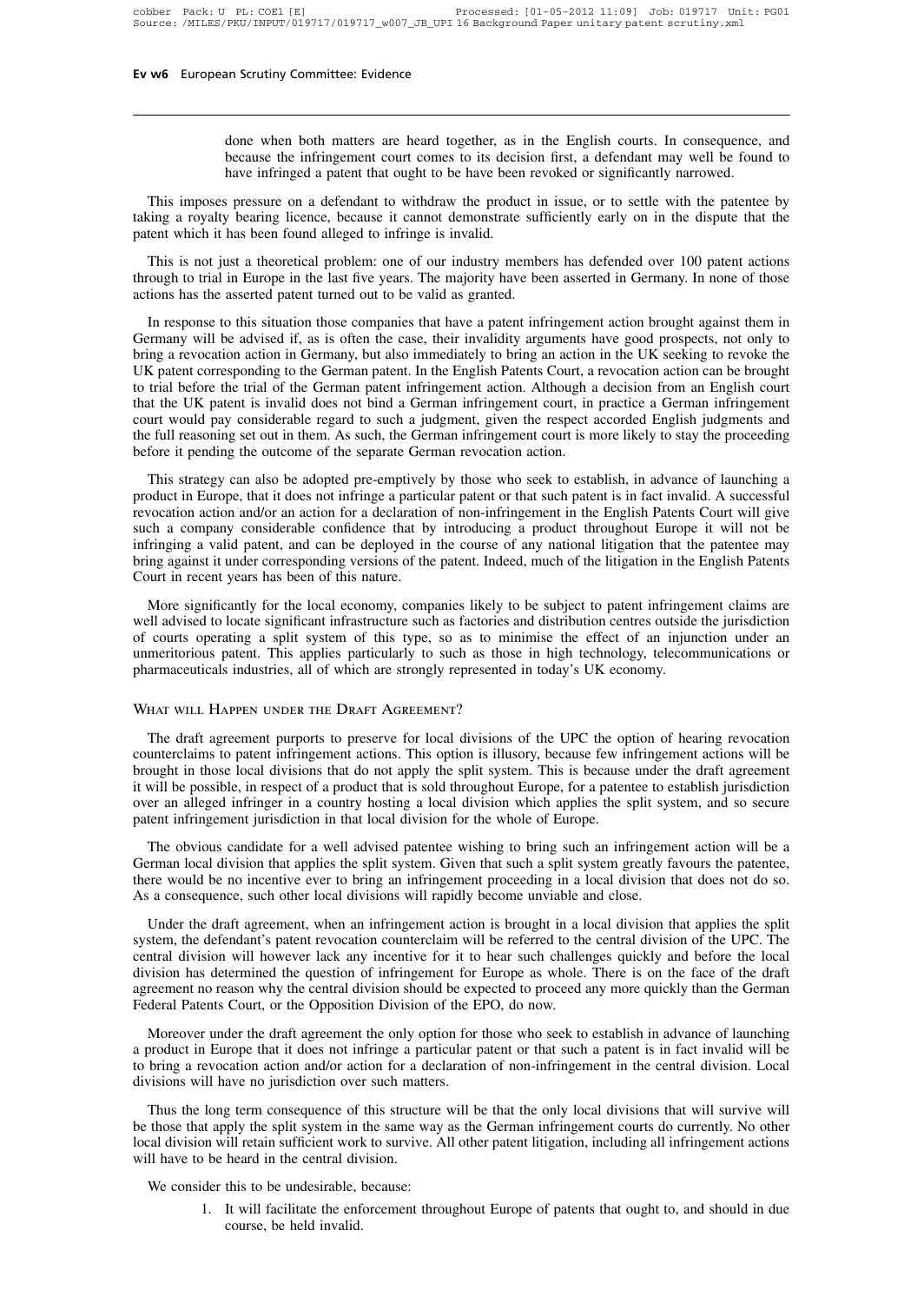- 2. It will discourage our industrial members from locating infrastructure within the UK, as this would now be vulnerable to injunctions from the German local division under such patents.
- 3. It will place competitors located in Asia or the United States at a significant competitive advantage compared to businesses located in the UK and the rest of the EU. Those foreign companies will remain relatively safe from business disruption from patent infringement cases, whilst businesses located in the UK and the rest of the EU will face significantly more risk of such disruption.
- 4. It will, ultimately, have the effect of reducing R&D in the UK and the rest of the EU relative to Asia and the US. As explained above, companies located in the UK and the rest of the EU will face significantly greater risk to their businesses from patent litigation, compared to companies located in Asia and the US. Those Asian and US companies will be able to demand higher royalties from the UK and other EU companies for licences under their patents. The UK and other EU companies will be compelled to license their patents for lower royalties to their US and Asian competitors rather than risk litigation. This will have two effects. First, UK and other EU companies will have less funding available for R&D as they will spend proportionately more on patent licences from Asian and US competitors and receive proportionately less for their own. Secondly, with the value of patents to UK and other EU companies now reduced, there is less incentive for companies based in the UK and the rest of the EU to invest in R&D and obtain patents.

In summary, the jurisdictional asymmetry of the draft agreement will have the consequence of making the split system inevitable. That will be bad for businesses located in the UK and the rest of the EU.

*23 January 2012*

#### **Written evidence received from Professor Dr Winfried Tilmann, Attorney-at-Law, Düsseldorf, Germany**

The Battle about Articles 6–8 of the Union-Patent-Regulation

One hotly debated issue for both, the draft-Unitary Patent Regulation and the draft-Agreement on a Unified Patent Court, was the rule on a cease-and-desist-claim in case of direct and indirect patent infringement with its limitations in the Regulation, a rule to be interpreted finally by the European Court of Justice. A growing number of user organizations had asked for a transfer of this rule into the draft-Agreement in order to avoid referrals to the ECJ on the requirements of the rule. The following article tries to explain why the EU legislator could not act accordingly.

#### I. *The dust has settled*

1. The dust of the "battle" about Articles 6–8 of the Union-Patent-Regulation has settled and the time has come to recount, for history's profit, like *Tacitus*, what the battle was all about and what will follow from the solution the Trilog of the Presidency, the Parliament and the Commission has found.

2. Articles 6 and 7 of the proposal of the Commission for a Union-Patent Regulation of April 2011 were following the CTM-Regulation and the Design-Regulation which had regulated the cease- and desist-claim (*Unterlassungsanspruch*) in the case of the infringement of a CTM or a Community Design as an autonomous Union-law claim in the Regulation (Article 102 CTM-Regulation; Article 89 Design-Regulation) and which had left the other sanctions against the infringement (other claims as for information, damages, publication) to national law to be applied by the "Community Trademark Courts" or "Community Design Courts" meaning the national courts acting as functional Union courts.<sup>1</sup>

3. The proposed Article 6 regulates the conditions for a cease- and desist-claim in the case of a direct infringement (the accused form of the defendant fulfills all elements of the patent claim). The proposed Article 7 regulates the conditions for a cease- and desist-claim in the case of an indirect infringement (the defendant supplies objects which may be used in an intended direct infringement). The proposed Article 8 containes the usual patent-free areas and actions, Article 9 the established Union-law exhaustion-rule developed by the Court of Justice, both also followed the example of the CTM- and Design-Regulations.

#### II. *The Kraßer-Argument*

4. What were the objections against this parallel to these two Regulations? The main objection was that there would be referral questions from the new Unified Patent Court to be constructed under the intended Agreement on such a court. That was indisputably true, because also the interpretation of Article 102 CTM-Regulation had to follow the guidance of the ECJ. However, even under the very active referral-practice of the CTM Courts there had been few referrals regarding Article 102 CTM-Regulation and the most important referral (DHL v Chronopost)<sup>2</sup> had been decided only in 2011, after 11 years of existence of that Regulation.

<sup>1</sup> See: Opinion of Attorney General *Cruz Villalón* of 7.10.2010 in the case C-235/09 *DHL Express France v. Chronopost*, nr 20–26.: *Tilmann*, in: Festschrift *Thomas Reimann* (2009), 493 ff.

<sup>2</sup> *C-235/09* of 12.4.2011, GRUR Int. 2011, 514 ff.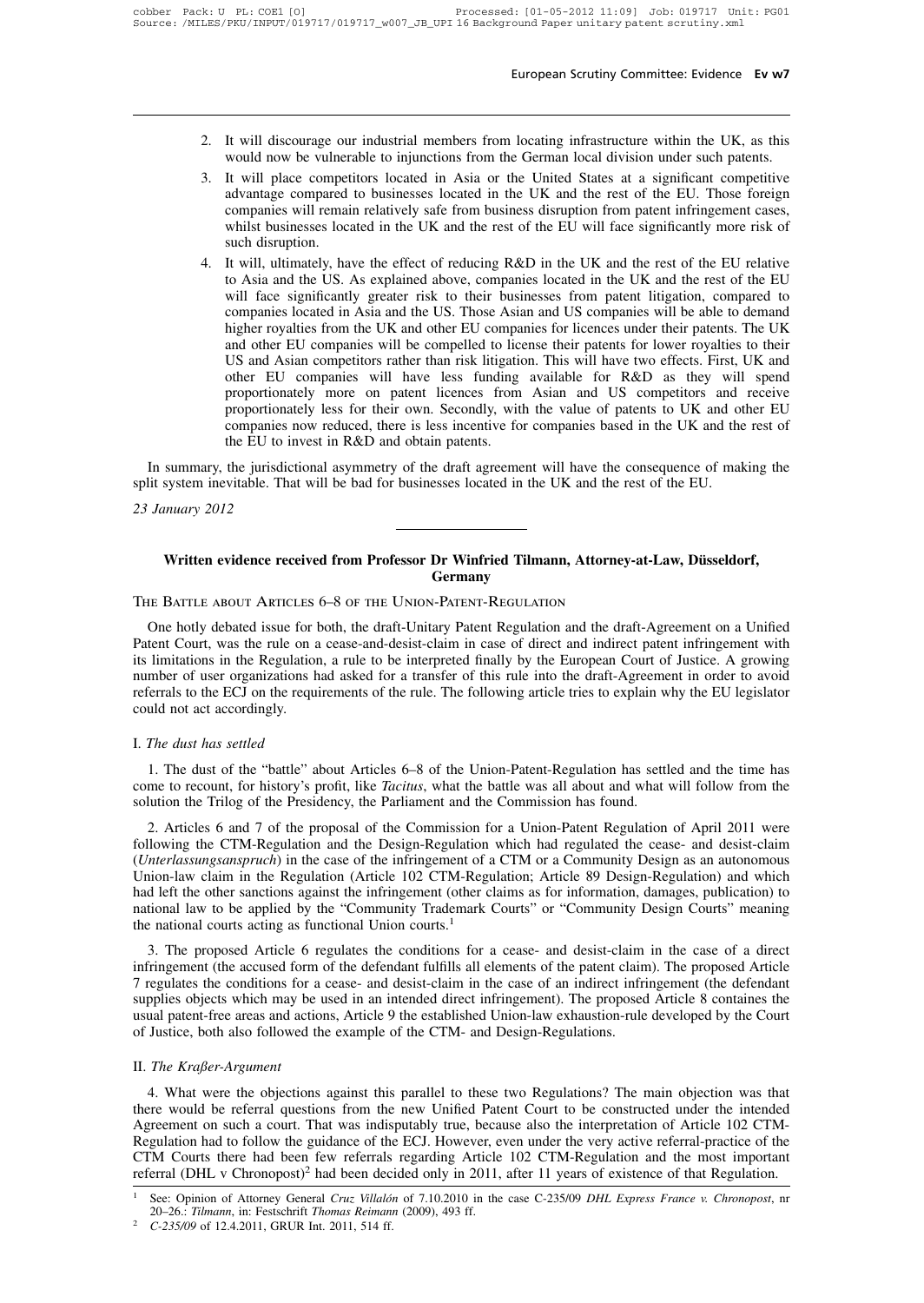5. Certainly more referrals were to be expected regarding Articles 6 and 7, since, differently from Article 102 CTM-Regulation, they are spelling out the details of the conditions for fulfilling the requirements of these rules. Prof Rudolf Kraßer, the author of the leading book on patent law in Germany,<sup>3</sup> described, in an Opinion asked for by the European Patent Lawyers Association, all questions of interpretation and application which had arisen in Germany in the past, and they were quite a few.

6. On the other hand, many of these questions had already been solved by court decisions Germany in the past and ably commented in Prof Kraßer's book. The same is true for other Member States regarding the same or very similar provisions which had been common property of the national law of EU Member States since the Luxembourg Agreement of 1985/1989, national law provisions anticipating the entry into force of that Agreement which, unfortunately, never happened (five states not ratifying it).

7. It will not be necessary to start all over again in submitting all these questions to the ECJ, because of the *acte-claire*-doctrine. In applying the most recent practice of the ECJ regarding that doctrine,<sup>4</sup> according to which the question must be *claire* not only to the court dealing with it but also to the courts of other Member States, the Unified Patent Court will be permitted and obliged to take account of the common practice of the patent courts of the EU Member States regarding these same or similar provisions in their national law which will correspond to Articles 6 and 7. And this practice has been following largely the same line. Therefore, many interpretation-questions regarding the details of Articles 6 and 7 will be regarded as *claire* by that new court. Even considering the psychological impact of the rules on cooperation of the Unified Patent Court with the ECJ in the Agreement, obediently reinforced after the Opinion of the ECJ  $1/09$  of March 2011,<sup>5</sup> the Unified Patent Court will not have to ask the ECJ unnecessary questions, unnecessary because they have already be answered in the same way by the national courts.

8. Still, the argument of possible referrals to the ECJ on the specific requirements of Articles 6 and 7, let me call it the "*Kraßer*-argument", was legitimate, ie correct from a legal point of law, even if one could debate about the number of these referrals. However, as the cases referred to in the Opinion of Prof Kraßer show, the requirements of Articles 6 and 7 are not technical in the meaning that they require the knowledge of technical patent law to solve them. These provisions are defining the border-line of patent-law to public use ie patentfree use, free commercial competitive behavior. They belong to the sort of questions the ECJ has to answer for defining the border-line of CTMs and free use. They have neighboring questions in the fields of exhaustionlaw and competition law and they describe the tort-law actions against infringing practices. Taken together, one can even say that the ECJ should have a say in defining these border-lines between the patent right and competition, since he is the ultimate controller of a functioning competition, of the free movement of goods and services and the functioning of the internal market.

9. This is true all the more for the Articles 8 and 9 defining the patent-free acts for the reasons of special protected interests (Article 8) and for the free movement of goods (exhaustion-rule in Article 9). Without one protective rule (sanction) in the Union-Patent-Regulation these restrictive rules would have no place in the Regulation (they would be "restricting a *nullum*"). Their place would, then, be in the Unified Court Agreement. As far as they reflect Union law rules they would, also in that position, be a matter for referral questions to the ECJ.

10. This leads to another aspect of the question of the "opposition" how to avoid referrals to the ECJ. If Articles 6 to 9 would be referred to the Unified Court Agreement the Unified Court would not "escape" the ECJ: Not only the Union-law parts of Articles 8 and 9 would be a matter for referral questions. Also the ceaseand-desist claim, then regulated in the Court Agreement also for the Union Patent (it exists there already for the classical European Patent), would be matter for referral questions, at least under the aspect of the Enforcement Directive. The general rules of Article 3(2) (effectiveness, appropriateness) would govern its applicability. Whereas, if they stay in die Regulation they would be subject only to their own autonomous regime. Surely, if transferred to the Agreement, the detailed requirements for a cease-and-desist-claim as regulated in Articles 6 and 7 of the Regulation would not be matter for referrals.

11. With these qualifications (number of cases, neighborhood to established ECJ-matter, subjected to referrals also in the Court Agreement) the *Kraßer*-argument is standing out as a legally correct argument of the "opposition's" wish to transfer these rules to the Unified Court Agreement.

#### III. *The EPC-Argument*

12. This cannot be said of the second argument of the opposition that the ECJ might use (misuse) referral questions on the specific requirements of Articles 6 and 7 for expanding his jurisdiction to the technical rules of the EPC on patentability. This fear is unfounded for a number of reasons: (1) the Unified Patent Court would not ask the ECJ on the interpretation of EPC-rules, since they are not part of Union-law. (2) The ECJ normally sticks to the questions asked and refrains from questions he is not asked. (3) The ECJ will reject questions concerning other than EU law and will not, himself, extend answers on Union law to answer also EPCquestions.

<sup>3</sup> *Rudolf Kraßer*, Patentrecht, Ein Lehrbuch und Handbuch, 4. Aufl. Munich 2001.

<sup>4</sup> *Callies/Ruffert-Wegener,* 4th ed 2011, AEUV Article 267, note 32.

<sup>5</sup> GRUR Int. 2011, 309 ff.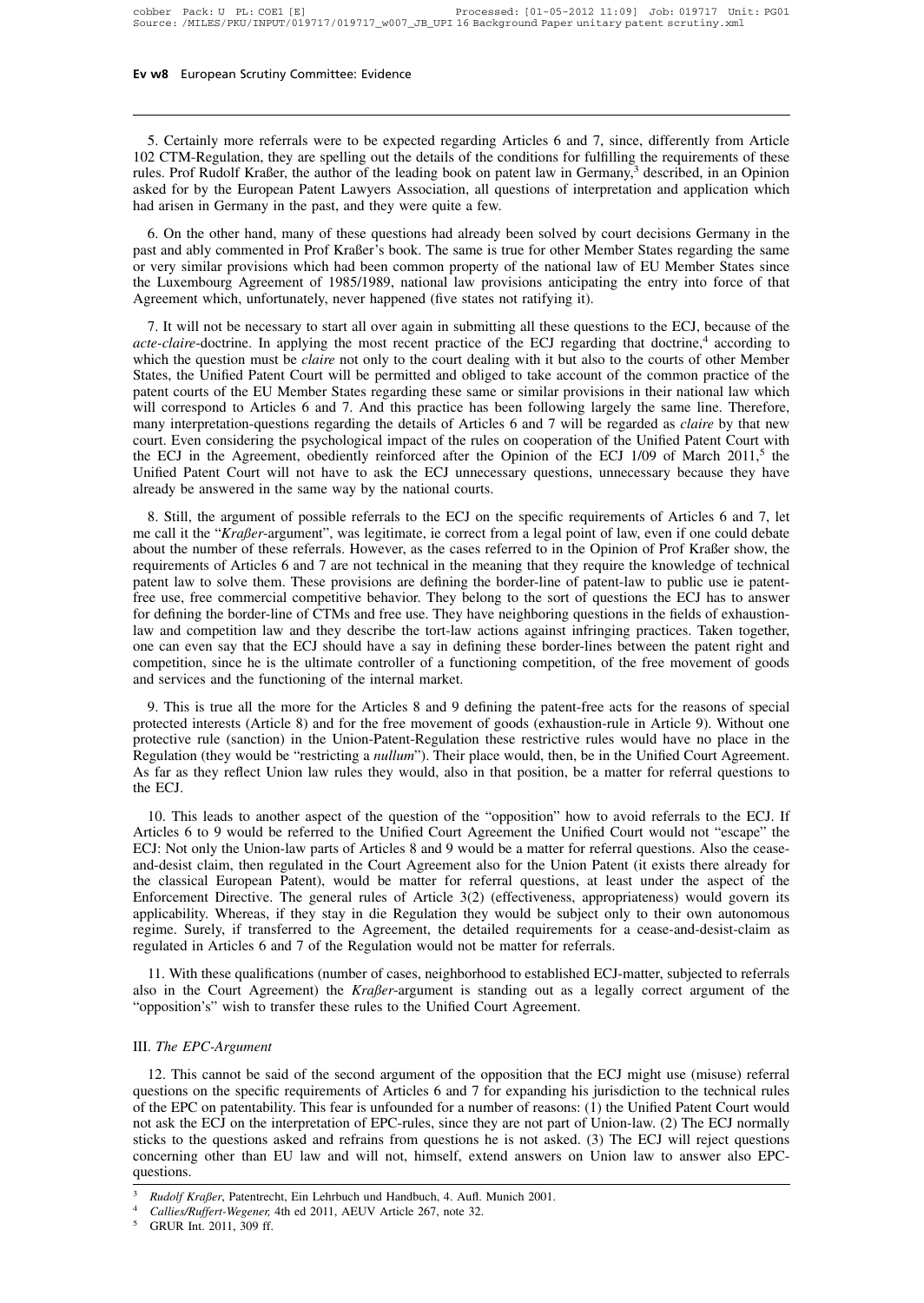13. EPC-questions outside the jurisdiction of the ECJ are: revocation-rules (Article 138 EPC), scope of protection rules (Article 69 EPC and Protocol thereto), the block-grant-effect and the block-revocation-effect (Article 142 EPC) and the block-transfer-effect (Article 148 EPC) (the Article 142 EPC-effect and the Article 148 EPC-effect being triggered by Article 3 (2) of the Regulation).

14. To summarize: The only valid legal point of the "opposition" were the expected referrals of the Unified Patent Court regarding the specific requirements of Articles 6 to 8 (and 9) of the Regulation, the *Kraßer*-Argument with its limits indicated in Nr 4–11, above.

#### IV. *The "Opposition" Movement*

15. The "opposition" started in the Expert Committee of the Commission where the UK position, since a long time skeptically observing the growing influence of the ECJ practice on the national courts, met support from other members. It coincided with a certain frustration of the members when the political actors (Council, Parliament) took over the steering-wheel, reducing the influence of the Expert Committee. Both motives combined resulted in a furor which soon, like a bush-fire, jumped over to the European Patent Lawyers Association (EPLAW), the Venice Judges Meeting 2011, a UK Group submitting a Paper on Principle Objections, large enterprises, the ICC, the American Chamber of Commerce, the CBEE, FICPI and others and to a small group of Member States in the Council (UK, Sweden, Finland).

16. The view of this opposition, for which the whole package of the two Regulations and the UPC Agreement soon seemed to become worthless, if their view was not followed, was eloquently and forcefully presented by Ms Wigström (Deputy from Sweden) in the Legal Affairs Committee of the European Parliament during its session on 21 November 2011.

#### V. *The Article 118 TFEU-Argument*

17. Only at a late stage of the discussion, the requirements of Article 118 TFEU, the basis for the Union Patent Regulation, became part of the discussion and noticed by the "opposition". Actually, the risk and burden of referral-questions to the ECJ concerning the detailed requirements of Articles 6–8 of the Regulation had to be weighed against the danger, that the Regulation would lose its legal base in Union law, if these Articles (and Article 9) were transferred to the UPC Agreement.

18. Article 118 TFEU defines the "European intellectual property right" and the "measures" creating such right by the effect of a "uniform protection". From this wording it seems to follow that the Regulation cannot be based on Article 118 TFEU, if it does not contain at least one "measure" (claim, sanction) for "protecting" the Union Patent in a "uniform" way. The uniformity of the EPC granting and revoking-rules has nothing to do with "protection rules". The scope-of-protection-rule of Article 69 EPC (plus Protocol thereto) applies already to European Patents. Article 3 (2) of the draft-Regulation apparently is intended to *add protection* for the European Patents with unitary effect.

19. This was the view of the Judicial Services of the Commission, of the Legal Committee of the Parliament and of the great majority in the Council.

20. Against this view, Prof Kraßer had included in his Opinion the following remarks:

3. *3. Mindestvoraussetzung für die Anwendbarkeit der Ermächtigung ist nach Art 118 Abs 1 AEUV lediglich, dass ein Rechtstitel, ein intellectual property right, durch Unionsrecht geschaffen wird. Schon dies bewirkt das erforderliche Minimum an Vereinheitlichung jedenfalls dann, wenn im Recht der (teilnehmenden) Mitgliedstaaten Gegenstand und Kernwirkung des in Frage stehenden Rechts übereinstimmend verankert sind.*

*… Deshalb kann sich die in Aussicht genommene Verordnung darauf beschränken, die Grundlage dafür zu schaffen, dass für die teilnehmenden Mitgliedstaaten einheitliche Patente erteilt werden.*

*… Für den in Art 118 Abs 1 AEUV geforderten einheitlichen Schutz (uniform protection) und die "gleiche Wirkung", von der Art 3(2) des Verordnungs-Vorschlags spricht, genügt die Einheitlichkeit der vorbezeichneten Kernwirkung* …

21. In a free translation, this argument runs as follows: It is sufficient, under Article 118 TFEU, to create, through Union law, an industrial property right. This already creates the necessary minimum of harmonization, at least if the object and basic effect (*Kernwirkung*) of the relevant protective sanction is enshrined in the national laws in the same way. Therefore, the argument continues, the Regulation can confine itself to create the basis on which unitary patents may be granted for the participating member states. For the uniform protection under Article 118 TFEU and for the "unitary effect" Article 3(2) of the Regulation, speaking of the unity of the basic effect (*Kernwirkung*), is sufficient.

22. Legally, this argument amounts to leaving the "uniformity" of the protection for the EU member states to regulate. According to Prof Kraßer they have already basically achieved uniformity. If that were true (it is not), would that uniformity continue to exist? Would any deviation by some member states let the European IP-right-character fall away? Can Article 118 TFEU be construed as permitting the EU legislator to let his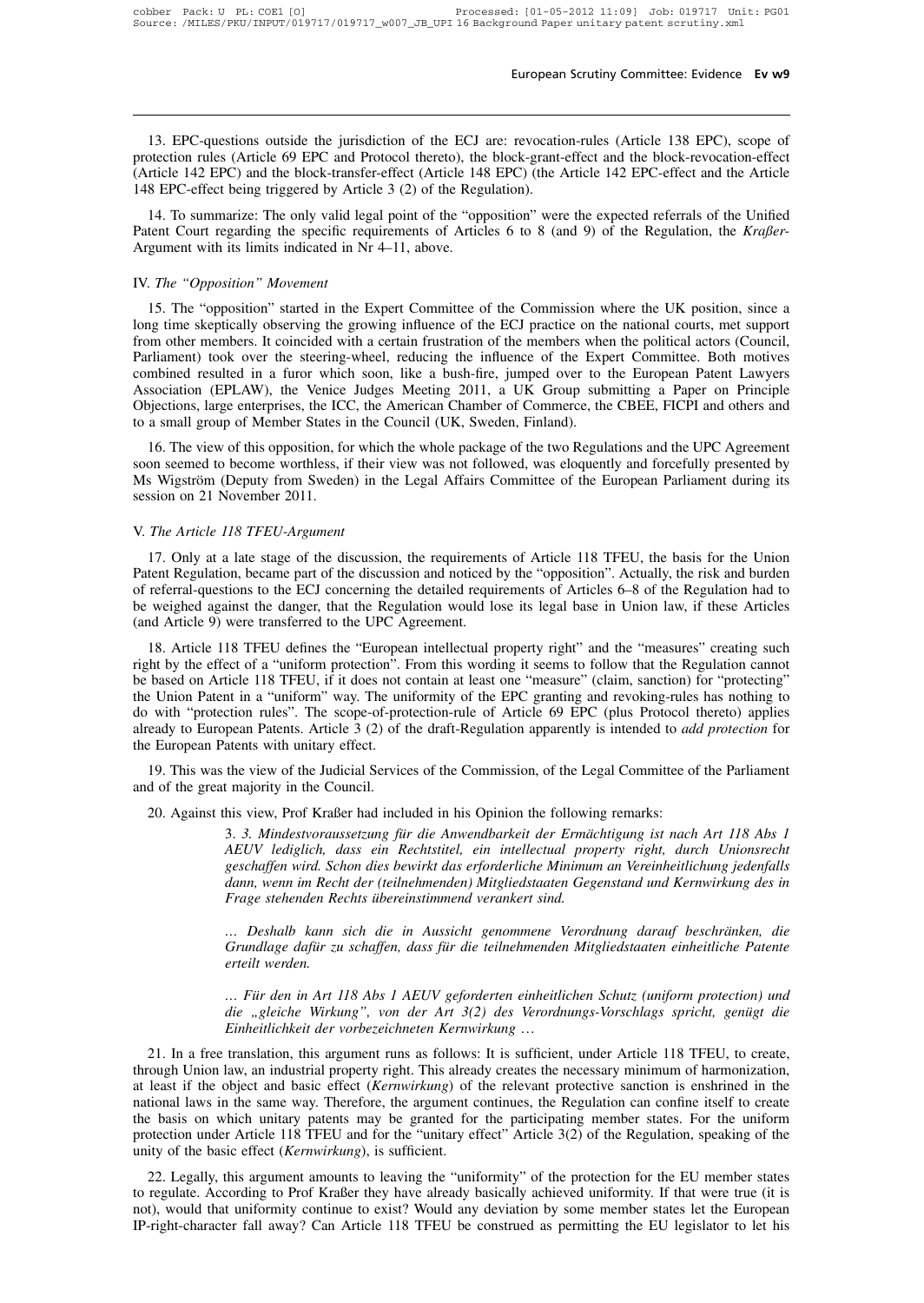intention to create a "uniform protection" being realized by the member states without guidance as to its contents and without obligation? Would the Regulation, after the deletion of Articles 6–8, be not "nothing more than an empty shell", as Deputy Rapkay put it in the Legal Committee's meeting of 21 November 2011?

23. The said argument would run against the apparent meaning of Article 3(2) of the draft-Regulation which is intending to add something regarding protection to that which is already existing for European Patents on the national level which would have to be applied according to Article 64 EPC. If the argument were correct, the Regulation would add nothing on the side of protection.

24. This argument would run further against the wording of and the *effet utile* intended by Article 118 TFEU. From the wording of that rule it follows clearly that the "measure" by which the European industrial property right" is "created" must *in itself* contain and *through itself* provide for a "uniform protection".

25. This follows also from the legal history: The Lisbon fathers of that Article had the examples of the CTM-Regulation (Article 102) and the Design-Regulation (Article 89) before them which had provided for an at least partially uniform protection (cease and desist claim or order). The new rule, apparently, tried to generalize these examples for these and other European IP-rights.

26. Therefore, the interpretation Attorney General *Villalón*<sup>6</sup> as well as the ECJ<sup>7</sup> have given to the concept of EU-wide "protection" under Article 102 CTM-Reg. in the case 235/09 (DHL v Chronopost) will be the most likely interpretation of "uniform protection" under Article. 118 TFEU: safeguarding the unitary right by a court order and the enforcement of that order. This means for an EP with unitary effect: substituting the national protection, to which Article. 64 EPC is referring, by a protection rule on the Union law level.

27. Prof Sir Robin Jacob, member of the Group of Experts of the Commission and President of the Patent Judges Association recognized the inherent weakness of Prof Kraßers argument (according to which "uniformity" may depend from the willingness of the member states to regulate the protection in a similar way, at least "basically", see Nr 23 and 24). Jacob had first argued in two Opinions (like Prof Kraßer) that it was sufficient, regarding the requirements of Article 118(1) TFEU, to have Article 3(2) of the Regulation state that the Union Patent will have a unitary character and enjoy "uniform protection". The participating Member States would, then, be free to collectively spell out what the "uniform protection" would be. In a third paper he proposed adding a sentence that the participating member states must collectively provide for a uniform protection. Legally, that would amount to a sort of delegation: delegating the determination of the contents of the "uniform protection" to the participating Member States. It would be a kind of "Directive within a Regulation" without at least indicating the necessary contents of its realization, certainly a bold construction.

28. In my opinion, also this compromise would not be in line with the wording and meaning of Article 3(2) of the draft-Regulation and of Article 118 TFEU. There was, at least, a serious risk, that the view of the Judicial Service of the Commission, the Legal Committee and the majority in the Council was correct and would be shared also by the ECJ. Any defendant in a Union Patent case before the Unified Patent Court would have argued in this direction, and the UPC would have had to refer this question to the ECJ. There would have been a high risk that the Regulation would be declared null and void because wrongly based on Article 118 TFEU.

29. The ECJ, already alarmed about the danger of not being included in the process of interpreting Union law (Opinion 1/09) in cases before the Patent Court as designed before March 2011, certainly would have noticed the fervent attempts of the "opposition" to leave him out of the patent-cases before the newly constructed UPC. Therefore, a referral to him on Article 118 TFEU would have to be argued before him in a very difficult atmosphere. And it would be known to the ECJ that the EU legislator saw this risk and, then, acted "with eyes shut". Surely, the Union legislator should not have run that risk.

#### VI. *The decision in the Legal Affairs Committee*

30. Weighing the expected burden of referrals described in the *Kraßer*-Opinion (with its limited weight, see nr 3–10, above) against the serious risk of invalidity of the Regulation the Legal Committee of the European Parliament rightly decided that the latter risk had more weight: There must be a clear and safe legal support basis for the Regulation in the Union Law. This was explained convincingly by the Chairman of the Legal Committee, Mr Heiner Lehne in the session of the Legal Committee of 21 November 2011 after the intervention of Ms Wigström.

31. This opinion prevailed in the Legal Affairs Committee on 19 December 2011.

#### VII. *Final appraisal*

32. The campaign conducted by the "opposition" was ill conceived from the beginning. The requirements of Article 118 TFEU were overlooked or disregarded, at least played down, almost until the very end. The limited practical impact of the *Kraßer-*argument was not realized; the dimension of the debated problem grew out of proportions. During the campaign the debate on this specific problem got mixed up with the fears of

See Footnote 1.

See Footnote 2.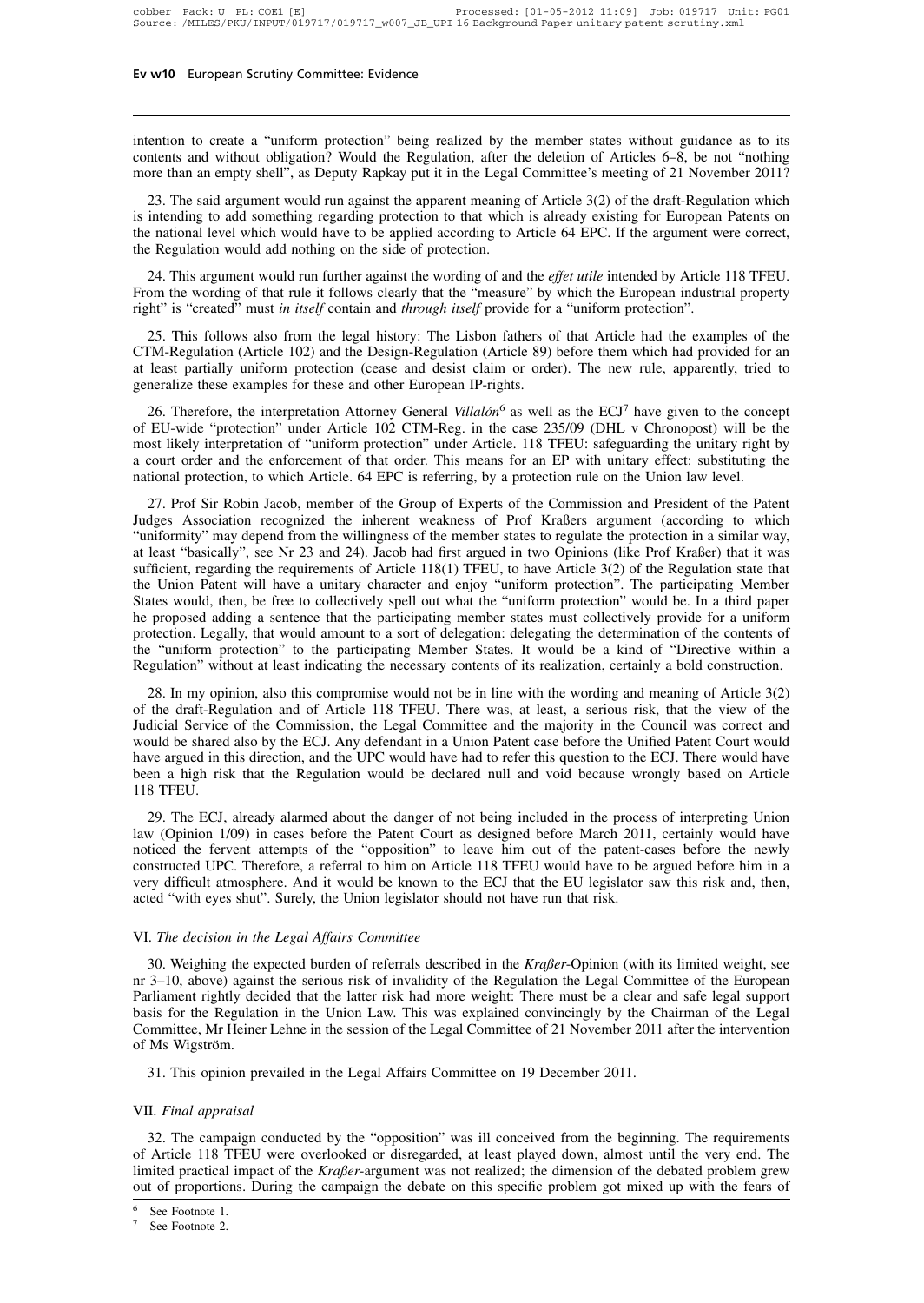certain quarters of practitioners (lawyers and judges) as well as enterprises (large pharmaceutical and IT firms) who felt they could lose in the new system. Thereby, it damaged the credit of the whole project.

33. One of the side-tones in the debate which appeared to me as being especially inappropriate were certain warnings against the quality of possible ECJ-decisions and answers of the ECJ to referrals on Articles 6–8. In the opinion of a great majority of the Union law scientists and observers the ECJ is the best functioning institution of the Union. The ECJ has been very active in the field of trademark law. One may not agree with all his decisions, but generally speaking his practice is impressively good. The requirements of Articles 6–8 are not of a quality unknown to the ECJ (see nr 8 and 9, above). There is no reason to believe that he will not answer Articles 6–8-referrals with the same competence.

*28 January 2012*

#### **Written evidence from the Office of the City Remembrancer, the City of London Corporation**

1. The City Corporation recognises the serious concerns which have been expressed about the current proposal by professional representatives, particularly in relation to questions of language, the involvement of the C.J.E.U., and the potential for British businesses to fall subject to "bifurcated" proceedings. The Corporation is not a specialist body, and accordingly is not best placed to comment on these issues, or indeed on other technical details of the proposal. Accordingly, this submission proceeds on the assumption that a satisfactory agreement can be reached on the substantive questions under discussion, so as to secure a unified patents system which attracts the confidence of practitioners while bringing wider economic benefits for the Single Market.

2. On this basis, the City Corporation affirms its strong support for London as the home of the Central Division of the proposed Unified Patent Court, and welcomes the Government's efforts to secure this outcome at the negotiating table. The essential consideration is that the proposed system must be capable of attracting major international clients, if it is to be a success for the E.U. This makes it important that the Central Division is located in a city with global commercial reach, an established reputation for legal excellence, and the material and human infrastructure to support it. On the basis of these criteria, London—as Europe's preeminent centre for the international provision of legal and other professional services—would appear to provide the natural choice.

3. The extent of the success of London's legal sector in attracting the confidence of international clients is demonstrated by a report of TheCityUK published in 2011.<sup>8</sup> On the latest figures then available, from 2009, over half of the total revenue of the 100 largest law firms in the U.K. (some £13.7 billion) was generated by international firms based in London. Around 90% of disputes handled by international firms in London involved at least one party based outside the U.K., and the same was true of some three quarters of cases brought to London's Commercial Court. Net exports of legal services from the U.K. amounted to some £2.5 billion, the major part of which was attributable to firms based in London. A further indication of London's unrivalled strength in dispute resolution is provided by a study on international arbitration published by White & Case in 2010.<sup>9</sup> In a survey of global corporations, 30% expressed a preference for London as the seat of international arbitration; its closest competitors were Geneva, on 9%, and Paris, on 7%.

4. The City Corporation has strongly supported the efforts of the Government and professional bodies to maintain and enhance London's competitive position in the legal sector. This coordinated commitment has most recently been manifested in the opening of the Rolls Building in the City of London (for which the City Corporation provided advisory services and other non-pecuniary support). This building—a state-of-the-art centre for the adjudication of a comprehensive range of commercial disputes, including those involving intellectual property—is the largest of its kind anywhere in the world, and its opening demonstrates London's continuing resolve to offer an attractive and accommodating destination for international litigants. To coincide with the opening of the Rolls Building, the City Corporation has been working together with TheCityUK, the Bar Council, the Law Society of England & Wales, and members of the English judiciary on the "*Unlocking Disputes*" campaign, which aims to promote London's dispute resolution capabilities to a global audience.

5. It has already been widely remarked that other countries already host European intellectual property institutions: for instance, the E.P.O. in Munich, the Plant Variety Office in Angers, and the Office for Harmonization in the Internal Market (Trade Marks and Designs) in Alicante. On this point and more broadly, it might be argued that the U.K. has a comparative dearth of significant European institutions, given its size and importance. In this light, the location of the Central Division in London would serve as a valuable affirmation of the prominent role played by London and the U.K. in the Single Market.

6. Aside from the general points made above, London has many obvious advantages in specific relation to patent litigation. Its specialist courts boast an undisputed technical and legal expertise among judges and advocates alike, and a long-standing track record of adjudicating on the most complex and challenging disputes. English is, increasingly, the international language of choice in commercial and scientific fields, as is pertinently demonstrated by the fact that some 55–60% of patent specifications filed at the E.P.O. are written in English

TheCityUK, "Legal Services Report 2011", February, 2011.

<sup>9</sup> White & Case LLP, "2010 International Arbitration Survey: Choices in International Arbitration", October, 2010.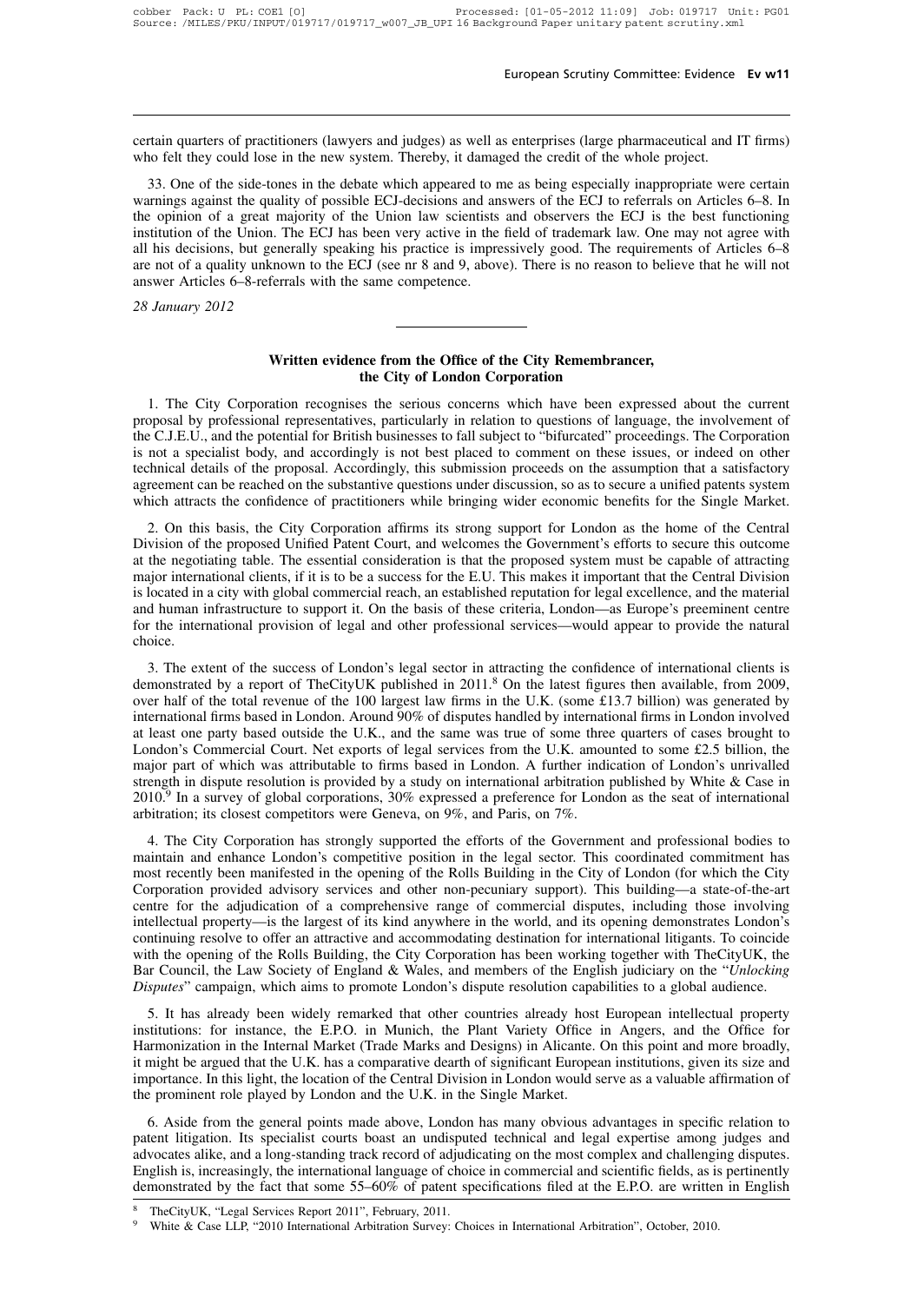(compared to approximately 30–35% in German and 10–15% in French).<sup>10</sup> Moreover, given that the prospect of bifurcated proceedings has given rise to significance concerns among practitioners and businesses alike, London has the benefit that its practitioners and judges are already well used to resolving disputes about patents in a speedy and effective manner without recourse to bifurcation. As the willingness of the Central Division to resolve questions of validity in a timely manner is essential to counteract the potential disadvantages of bifurcation, London would make the optimal choice.

The international provision of professional and business services is set to form an increasingly important part of Europe's competitive position in the global economy. The City Corporation firmly believes that London's success in these areas should be viewed as an important asset not just for the U.K., but for the E.U. as a whole. The situation of the Central Division in London would capitalise on London's long-established strengths, in order to maximise London's contribution and that of the Unified Patent Court to the future prosperity of the Single Market.

*7 February 2012*

#### **Written evidence from the SME Innovation Alliance**

#### AN OPEN LETTER FROM THE SME INNOVATION ALLIANCE

Unitary Patent Court—SMEs need Serious Revision for it to have any Value

News reaches us that one of our member UK companies is planning on burning their UK patent in front of Parliament later this week as, for them, it has no value. Our membership has vast sympathy for his situation and many will be cheering that someone has finally escalated this to a level that politicians cannot ignore. The owner in this case claims the patent is infringed but there is no way his SME can enforce it because of court barriers.

So will the Unitary patent be of any value to an innovative UK SME based upon what we hear? The short answer is a resounding no.

#### *Government officials are unaware of the real problems SMEs face*

At the February 2012 meeting of the SME Innovation Alliance, HHJ Birss of the UK Patents County Court and John Alty, Chief Executive of the UKIPO addressed patent holding SMEs. These speakers seemed shocked at the widespread dismay expressed by SMEs through ongoing failings in the "patent system". They seemed almost as surprised as the EU Commissioner responsible for research, innovation and science who, last September, was made *"abruptly aware of the barriers facing would-be innovators at the Nobel Prize awards ceremony dinner"—"generally embarrassing the hell out of me"*.

At present, the patent system encourages corporations to steal EU inventions. There is no UK penalty whatsoever for infringing a patent. Your Unitary patent deliberations so far appear to continue this trend. We are only one year on from the UK Hargreaves Report, which was fatally flawed, it did not understand that when the big corporations all reported that *"the system was working well*", that was an exact statement of the problem.

#### *SMEs account for over 95% of radical innovation*

A Japanese Ministry Study (METI) found that out of all the radical inventions created since the second world war, over 95% came out of companies employing less than five people. And 54% of all radical inventions were British. So why does Britain not lead the way today? One crucial reason is an inability for SMEs to enforce their patented inventions. This is not shocking news; the 2000 EU report "Enforcing small firms patent rights" discovered that, from the large number of respondents, every single valuable EU invention that an SME held had been copied at least once (by in every case at least one US infringer) yet not one EU SME had been able to enforce their patent. There are a number of other empirical studies that detailed similar findings.

The large corporations (less than 5% of radical inventions) pay IP lawyers and patent attorneys vast sums to break patented SME inventions so that they can remove them or take over and control them. That often means burying them as well as slowing down progress as that would otherwise disrupt their established marketplace. That cannot be in the public interest. Yet such corporate representatives are referred to as "users" by your committee which strikes us as a sad reflection of the loss of focus of the real needs required from a patent system. The system should reward innovation and encourage growth; not encourage unchecked copying by only those with enough financial muscle who use patent courts to prevent an SME from enforcing its patented rights.

#### *Will the proposed Unitary patent court benefit SMEs to create growth and jobs?*

We have listened to the exchanges that you have so far had with "witnesses", none of who represent patent holding SMEs, and also to the Minister for Intellectual Property and her UKIPO and BIS advisors who failed

<sup>&</sup>lt;sup>10</sup> Figures from Dialog LLC, "European Patents Fulltext", "Bluesheet" #348, November, 2009.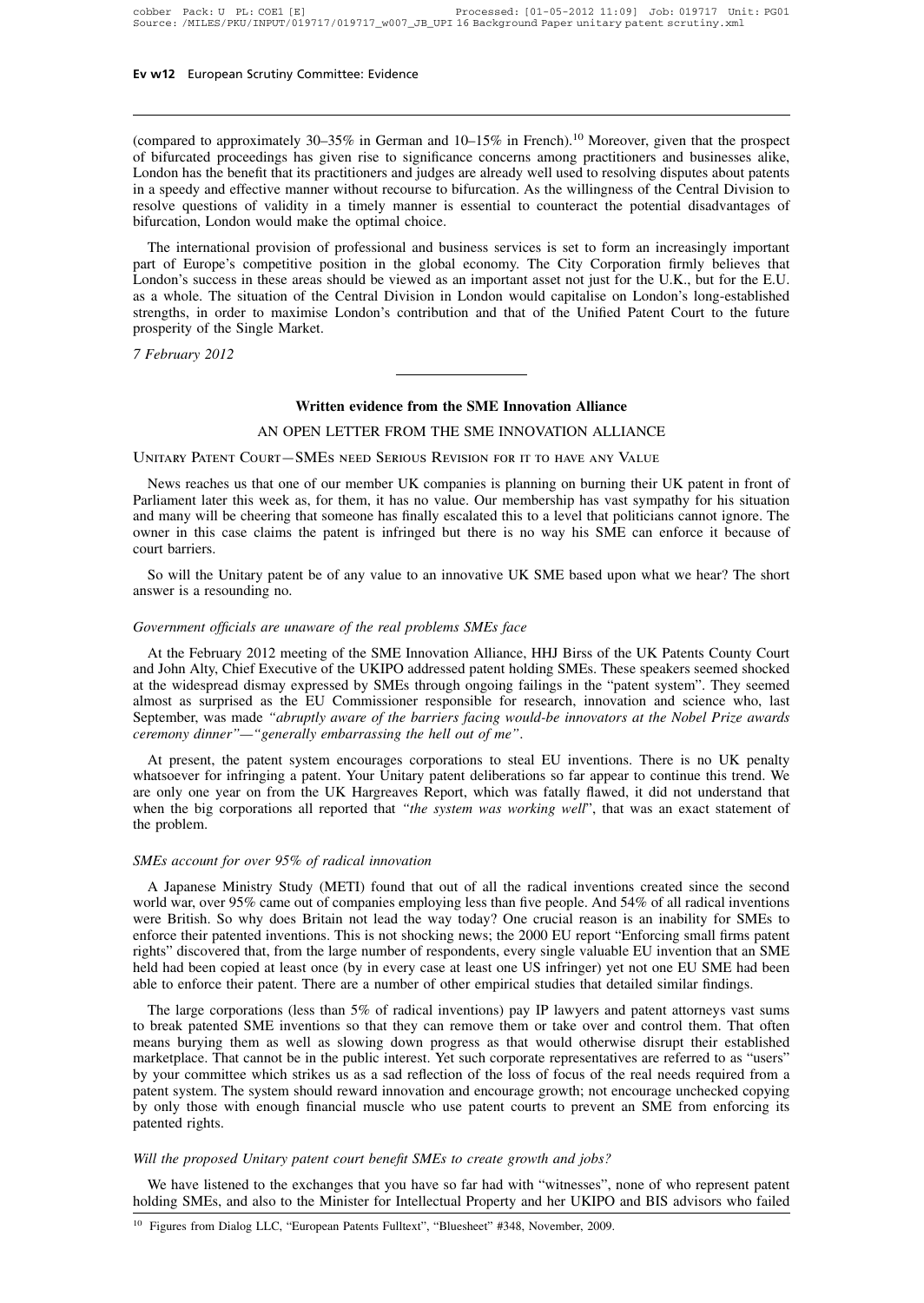to tell you about the problems with courts that SMEs face. Any granted Unitary patent has to be easily enforced. This is not just a wish but actual law. It should adhere with the enforcement provisions within TRIPS (Article  $41$ <sup> $11$ </sup>—something the UK currently clearly breaches as enforcement is not possible for almost all SMEs in UK courts. The Unitary patent court follows this same path and will therefore not comply with TRIPS. No serious growth can result from such a system in which only corporate patents can be enforced. Remember, these firms are reported to account for less than 5% of innovation.

All the "evidence" provided by legal individuals that you have heard has made a huge assumption which is that patent disputes should be tried in a court. We can imagine that the legal minds amongst you will find any alternative difficult to comprehend but the court proposal cannot deliver growth. This significant and questionable assumption costs billions of loss from the European economy as many SMEs lose the very foundation upon which they were built ie patent protection because of the patent court system.

#### *How can infringement be properly considered?*

A patent is supposed to be a public disclosure of an invention including how to implement it. It must be written so that it can be understood by a "person of ordinary skill in the art" (POSITA) so that innovation can be disseminated and more innovation encouraged.

To put that another way, a patent is going to be incomprehensible to someone who is not a POSITA. This latter category includes judges. The concept of establishing infringement in a court of law with decisions made by a judge as to how a patent should be interpreted is fundamentally flawed. Binding decisions on infringement should be made by a panel of appointed experts in the field of technology in question. That would be a major step forwards for a Unitary patent and create certainty—uncertainty something you have heard as often being the situation within patent courts. An appeal to a court is necessary to comply with TRIPS (Article 41.4), but such an appeal can be made subject to it being entirely at the cost of the party challenging the ruling—such costs to include that of the party facing the challenge and not just restricted to legal fees. Now is your opportunity to implement that first important change.

#### *How can patent validity be properly considered?*

In order to obtain grant, patents have been examined and approved by technically qualified patent examiners (who represent the authorities official POSITA). Opportunities to challenge the validity of any patent are already open during the application process similar to that available when someone is applying for planning permission to be considered by experienced planning officials. It comes as a shock to most SMEs to find out that lawyers can attack the decisions of patent examiners—almost always when their client is accused of infringement. Their challenge is made simply to avoid licensing that patent ie costing the economy growth and jobs. Even decisions made in previous court cases can be retried which is plainly absurd and damaging to any innovative business. Having a court using non POSITAs reconsider patent examiners validity decisions leads to confusion and inconsistent results with many patents being held dubiously invalid. This is precisely what happens in the current UK system which now faces a patent burning ceremony as the patent does not deliver what is sold by the UKIPO to SMEs, which is that of "protection" ie enforceable rights. Either the patent examination process is accepted or it is not in which case the EU and many countries could dispense with thousands of patent examiners and replace them with a registrar.

If all of a granted patent is open to challenge then patent examiners are redundant. If their work is unsatisfactory, then address that. Instead SMEs have to assume responsibility and pay with their business when opponents challenge a granted patent—the cost of a challenge usually being sufficient to sink the SME or, at minimum, its patent.

Most challenges attempt to ascribe different meanings to words in the patent that the patent examiner had to have used eg "prior art", deficient specification. Patent examiners do not appear in court, which seems an obvious failing as it is their decisions that are challenged, thus making this process open to a great deal of abuse. Anything relevant will, of course, have all been examined by the patent examiner in order to allow grant or reject the patent application so such challenges should not be allowed.

Even infringement is usually based upon trying to ascribe different meanings to that in the patent claims.

#### *Courts create costs that are simply unaffordable for the vast majority of inventors*

All these processes rack up enormous costs, and we do not refer here to only legal costs and fees but those borne by the SME itself. It has to pay for its management and staff to travel, stay in accommodation and be diverted away from their business. Studies show that most SMEs with patents are the best source for more innovation so any significant diversion costs the economy dearly. Indeed, so expensive are these proceedings

<sup>11</sup> *Article 41*

<sup>1.</sup> Members shall ensure that enforcement procedures as specified in this Part are available under their law so as to permit effective action against any act of infringement of intellectual property rights covered by this Agreement, including expeditious remedies to prevent infringements and remedies which constitute a deterrent to further infringements. These procedures shall be applied in such a manner as to avoid the creation of barriers to legitimate trade and to provide for safeguards against their abuse. 2. Procedures concerning the enforcement of intellectual property rights shall be fair and equitable. They shall not be unnecessarily complicated or costly, or entail unreasonable time-limits or unwarranted delays.